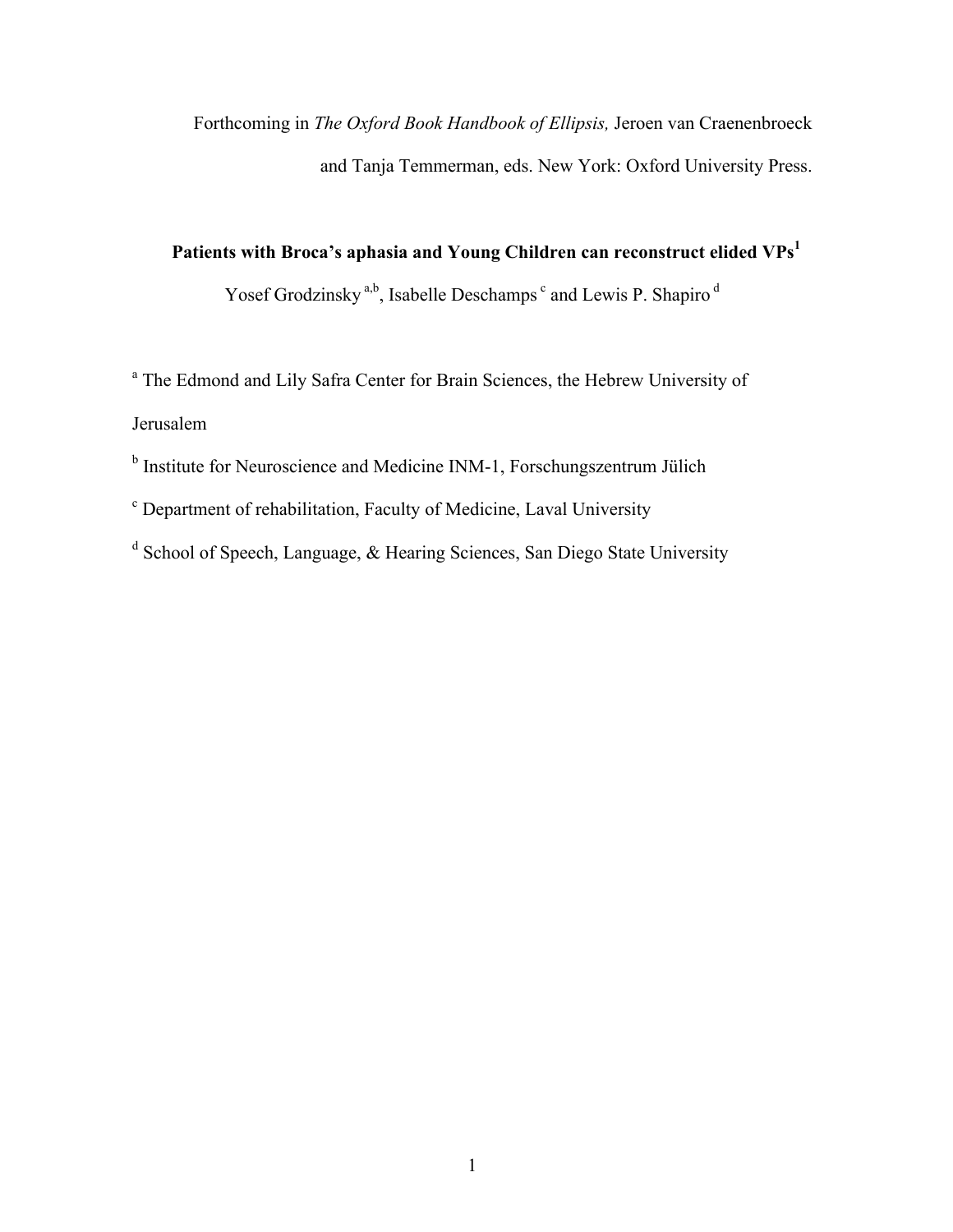### **1. The content of this chapter**

This chapter is about Verb Phrase Ellipsis (VPE) in speakers whose language faculty is incomplete – patients with a language deficit who have lost part of their linguistic ability subsequent to (mostly focal) brain damage, and developing children who have not yet reached the steady state of adult language. We show that despite certain syntactic limitations, the ability of both patients with Broca's aphasia and children to reconstruct an elided VP is intact. While the present data set is of a relatively limited size, this result is nonetheless remarkable, we argue, and is important for our understanding of the nature of language loss subsequent to focal brain damage, as well as language acquisition.

We briefly review some properties of VPE, move on to their psycholinguistic relevance, and then describe 2 pilot experiments – in adult aphasic patients and in children – that tested the comprehension of VPE. We establish that VPE a. requires a comprehender to go beyond the information given on the surface; and b. requires complex syntactic and semantic analysis. As such, it provides an excellent testing ground for claims regarding language-incomplete individuals. With that in mind, we consider the comprehension of complex linguistic material in patients with aphasia, and in developing children. We report data that indicate that adult patients with Broca's aphasia and young children are quite capable with VPE, despite deficiencies elsewhere in syntax. We then consider these data in a broader context, and conclude by reflecting on the potential significance of the results of these experiments.

### **2. VPE**

The context of the present volume permits us to be relatively brief in discussing structural issues regarding VPE, and we restrict ourselves to just those aspects of the construction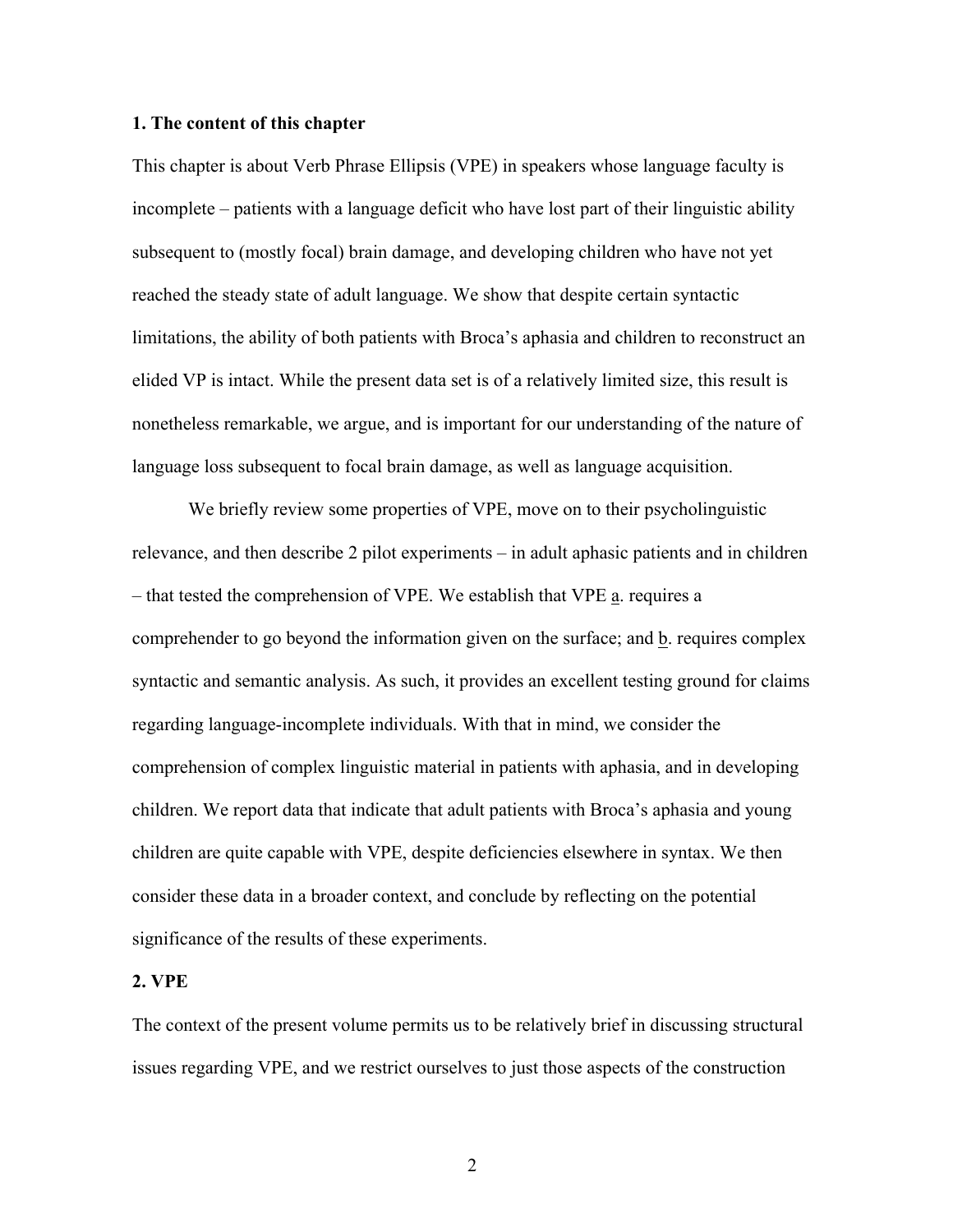that are relevant to our endeavor. Our desire for brevity and focus leads us to be somewhat lenient in terms of precision and generality. The ingredients of the analysis of VPE are many, as are the associated questions and debates: what kind of operations are involved in the recovery of elided material? What is the type, size and constituency of the elided piece? And what constrains the relation between the ellipsis clause *E* and the overt antecedent clause *A*? We concentrate on the latter question, through an experimental exploration with language-impaired adults and developing children.

In our experimental investigation, we started off by studying relatively simple constructions, that is, coordinate VPE, in which the VP of the antecedent clause *A* must be interpreted in the ellipsis clause *E* (1a) (Fox 2000; Johnson 2001; Hardt 1993; Merchant 2001; Rooth 1992; Sag 1976; Williams 1977; see van Craenenbroeck in press, for a recent survey). Once the VP constituent in  $A$  (VP<sub>A</sub>) cannot be identified as such in  $E$ , the sentence becomes unacceptable. The piece *sold a car* in (1b) and *told* in (1c) are not constituents, and the resulting sentence is marked:

(1) a. [*A* The detective  $\int_{VP}$  found a child]] and  $\int_{E}$  the cop did  $\int_{VP}$  [ too] b.  $*$ [A The detective *[vp sold a car to Jim]*] and [E the cop did *[\_]* to Mary too] c.  $*$ [A The detective *[vp told Mary to leave]* and [E the cop did *[]* to stay, too]

Most (though likely not all) of the properties associated with the constructions above carry over to VPE sentences with *so* and some version of auxiliary verb fronting:

(2)  $\left[ \begin{array}{cc} \text{A} \text{The defective } \text{[vp} \text{found a child} \text{]} \text{ and } \text{[E so did the cop } \text{[vp]} \text{]} \end{array} \right]^2$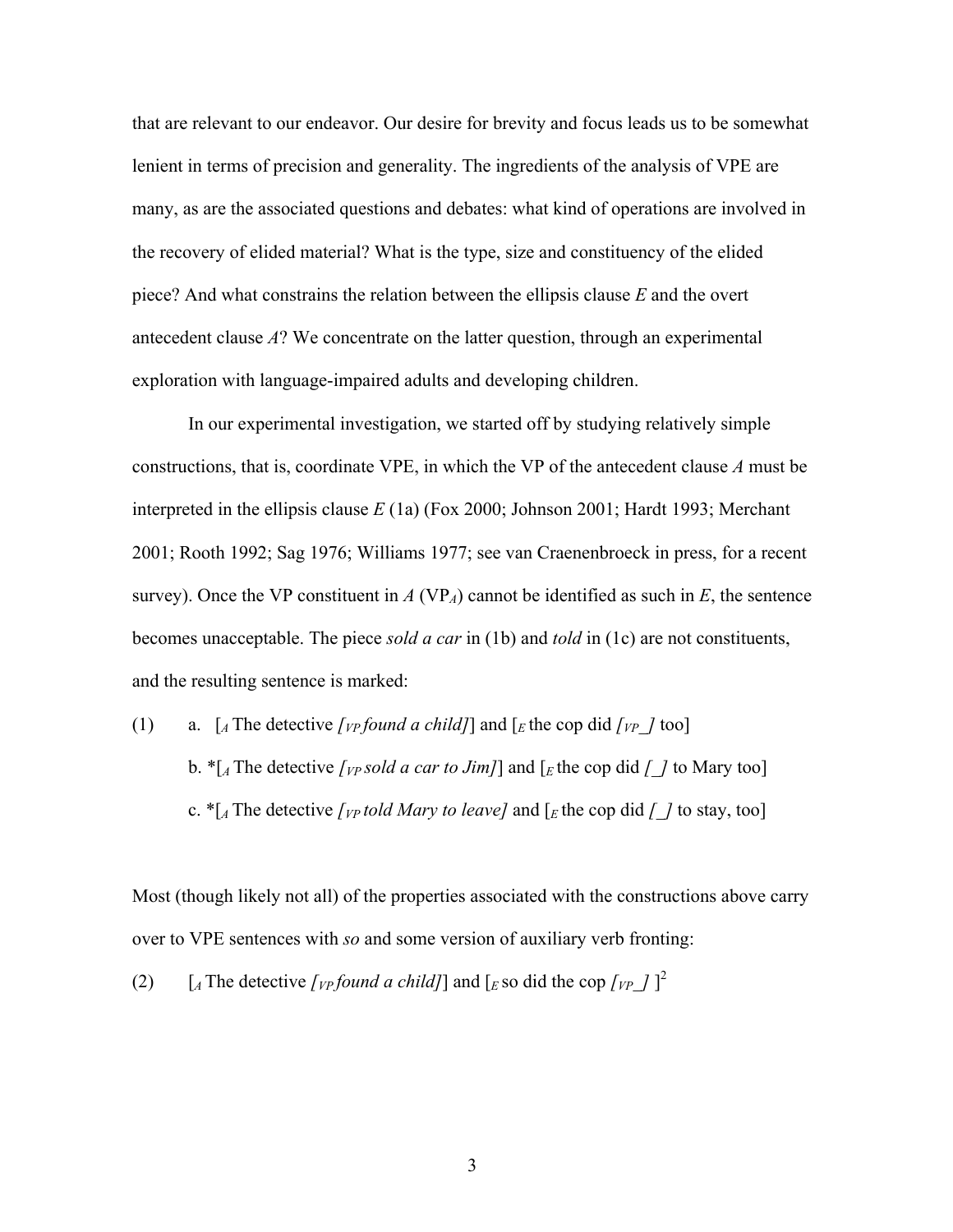Ellipsis does not only have syntactic reflexes. Meaning is also at issue: the content of the elided  $VP_E$  must parallel that of  $VP_A$ . In (1a),  $VP_E$  is structurally identical to  $VP_A$ , and yet it is clear that (1a) cannot be interpreted as (3).

# (3)  $\begin{bmatrix} A & A \end{bmatrix}$  [*A* The detective [*VP* found a child]] and [*E* the cop [*VP* saw a bird] too]

To account for these facts, assume that the form of the elided VP is governed by a constraint that requires parallelism between  $VP_A$  and  $VP_E$  (Fox 2000):

(4) Parallelism

VP-ellipsis is licensed only if at LF, the VP of the ellipsis clause *E* is identical to the VP of the antecedent clause *A.*

If "identical" means "containing the same syntactic constituents", then the acceptability of (1a), and the unacceptability of (1b-c) follows directly  $-VP_E$  must consist of the same syntactic pieces as VP*A*. The unacceptability of (3) follows if Parallelism requires (roughly) *semantic* identity.

Next, consider inflectional features (tense, person, number). These seem to be exempt from the Parallelism requirement, as the ellipsis clause needn't parallel the antecedent clause. In (5), both tense and number are different in each of the coordinated clauses:

(5)  $\left[ \begin{array}{cc} A \text{ The defective } f_{VP} \text{ found } a \text{ child} \end{array} \right]$  and  $\left[ \begin{array}{cc} E \text{ the corps will } f_{VP} \end{array} \right]$  too]

Data like (5) suggest that the relevant features are left outside of the ellipsis, providing a first indication that the size of ellipsis may not amount to the complete size of VP*<sup>A</sup>* (see van Craenenbroeck in press, for a recent review). Adjusting the size of ellipsis allows to maintain Parallelism in its strict form (4).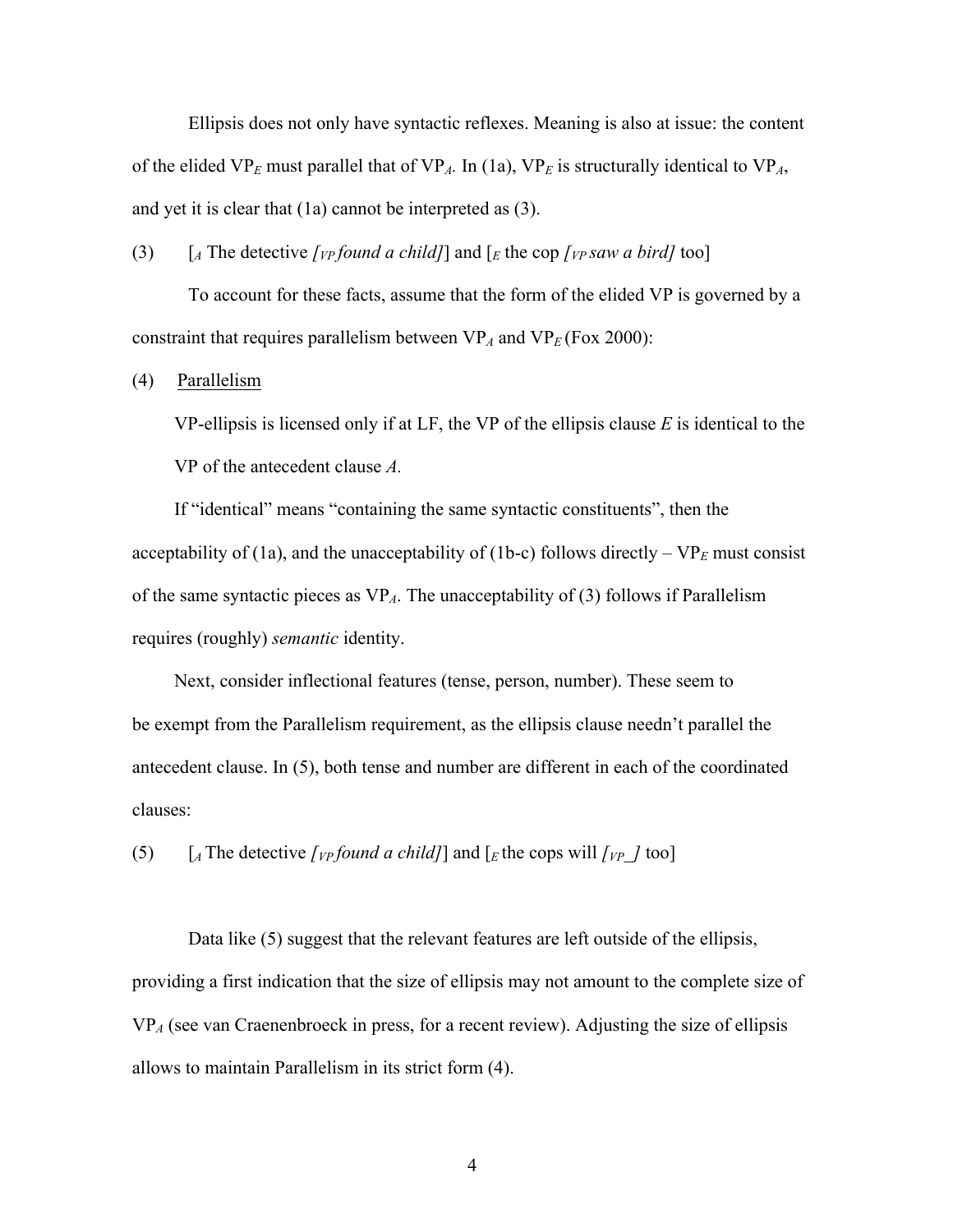Still, a Parallelism constraint that forces content identity must allow for certain holes. That is, the  $VP_E$  sometimes allows an interpretation that is different from that of the VP*A*. As is well known, anaphoric elements in object position of the antecedent clause bring about such situations (Bach & Partee 1980; Reinhart 1983; Williams 1977). Thus, the meaning of  $VP_E$  in (6) is ambiguous between (6a) and (6b):

(6) Jim walked his dog, and Bill did [VP*E*] too.

- a. ... Bill walked Jim's dog
- b. ... Bill walked Bill's dog

Given the strict Parallelism in (4), how can the ambiguity in  $VP<sub>E</sub>$  arise in the (apparent) absence of ambiguity in VP*A?* Put differently, how can we reconcile between the need for a rigid Parallelism that would force the facts in (1-3), and the need for flexibility to account for (6)? One key idea (Grodzinsky & Reinhart 1993; Reinhart 1983) allows us to maintain rigid Parallelism by playing with the interpretation of the antecedent pronoun in VP*A*. Assume that this pronoun is ambiguous: it may be assigned to *Jim,* but it may also be viewed as a variable, bound by a local antecedent  $t_1$ . In this clause, the two meanings happen to converge.

(7) a.  $\left[ \begin{matrix} A & \text{Jim} \\ A & \text{V} \end{matrix} \right]$  walked his $\rightarrow$  Jim dog

b.  $\left[ \begin{smallmatrix} A & \text{Jim} & 1 \\ 1 & 1 & \end{smallmatrix} \right]$  [*vp* walked his<sub>1</sub> dog]]]

Now, consider the ellipsis clause. For each meaning, Parallelism guarantees an identity relation between  $VP_A$  and  $VP_E$ , and the ambiguity of the former (7) leads to these LFs of the latter:

(8) **a.**  $\left[ E \text{ Bill } \left[ \text{VP} \text{ walked his} \rightarrow \text{Jim } \text{dog} \right] \right]$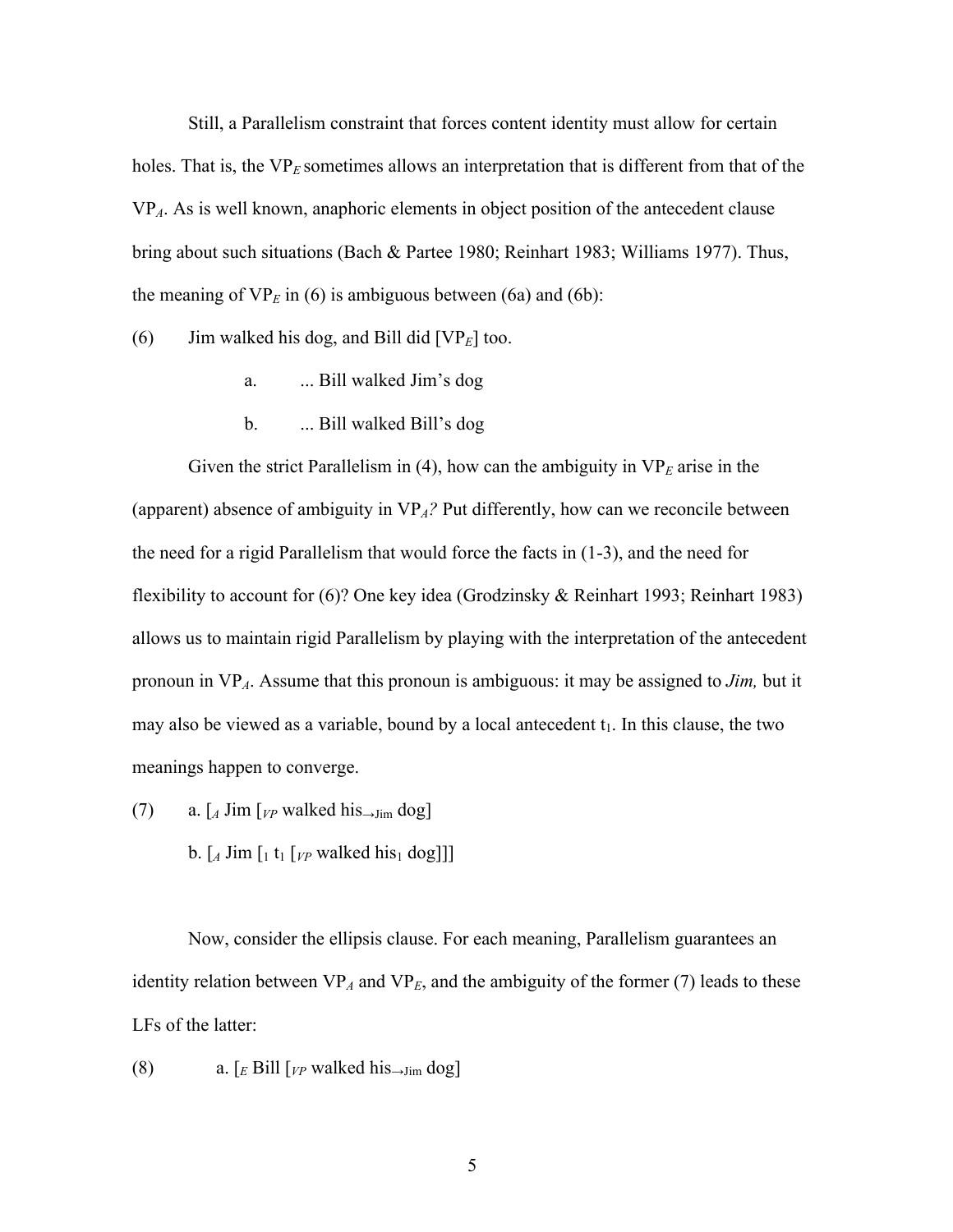b.  $\lceil E \cdot E \rceil$  [1 t<sub>1</sub> [VP walked his<sub>1</sub> dog]]]

The difference in reading comes from the fact that while the pronoun in (8a) is assigned to *Jim* as before, in (8b) it is locally bound. The ambiguity follows, as the resulting LFs of the ellipsis sentence are roughly those in (9):

(9) a.  $\lceil_{A} \text{Jim }_1 \text{t}_1 \text{ [VP walked his}\rightarrow_{John} \text{dog} \text{]]}$  and  $\lceil_{E} \text{Bill } \lceil_{VP} \text{ walked his}\rightarrow_{John} \text{dog} \text{]]}$ 

b.  $\lceil_{A}$  Jim  $\lceil_{1}$  [VP walked his<sub>1</sub> dog]]] and  $\lceil_{E}$  Bill<sub>1</sub> [t<sub>1</sub>  $\lceil_{VP}$  walked his<sub>1</sub> dog]]] The meaning in (9a), known as *strict identity*, allows only for 1 dog to have been walked– Jim's; whereas the meaning of (9b), known as *sloppy identity*, allows two. The ambiguity is thereby obtained, and Parallelism is nonetheless observed. While this analysis is not problem-free (cf. Fox 2000; Heim 1998, 2007 among many others), it illustrates how Parallelism interacts with other assumptions to account for a range of VPE phenomena<sup>3</sup>.

Lastly, there is the critical issue of recoverability of the elided part of VPE. Even on its broadest formulation, Parallelism only constrains the form and content of ellipsis; it says nothing about the elision itself. But why and how can phonologically overt material be missing? Is the ellipsis site itself an empty category of some sort (Lobeck 1995; and especially van Craenenbroeck in press, who propose that the conditions that license it are akin to those that license *pro*)? Do the conditions that allow for elision need to be specifically formulated for VPE, or are they, rather, general to all ellipses (cf. van Craenenbroeck & Merchant 2012)? Moreover, is VPE a result of PF deletion, or rather, of copying at an abstract syntactic or semantic level?

At present, we remain agnostic on these issues, as the goals of this chapter are modest. Our experimental evidence from developing children and brain-damaged aphasic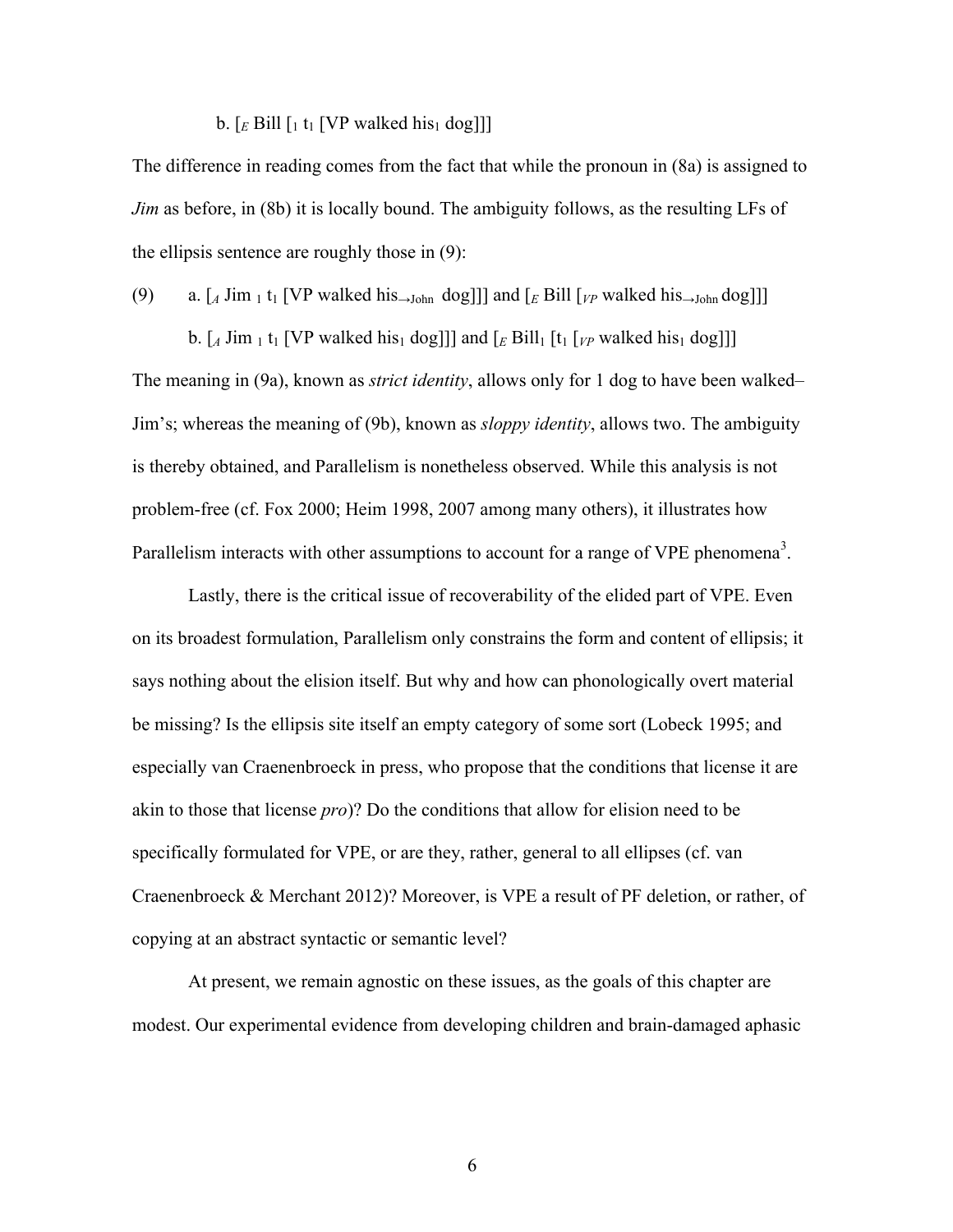patients will mostly bear on developmental and neuropsychological issues. Still, we will argue that the aphasic deficit may shed some light on the nature of ellipsis licensing.

### **3. The Psycholinguistic Relevance of VPE: Broca's aphasia**

Next, we turned to test the comprehension of patients with Broca's aphasia (Walenski et al. 2012). Why can VPE be informative in this context? We can see 2 reasons: first, results from a comprehension experiment on VPE may bear on our view of the comprehension deficit in this syndrome, and as a consequence, on our understanding of the role of Broca's region in language processing. Second, the pattern of impairment and sparing that would emerge might point to a neurological natural class that would bear on the theory of VPE.

## **3.1. Broca's aphasia as a clinical entity**

Using patients with Broca's aphasia requires some discussion regarding the status of this clinical entity. Some have questioned the validity of Broca's aphasia as a stable and identifiable syndrome complex, presenting a pattern that is replicable across patients. The main argument behind the challenge of this 150-year-old syndrome has been that the observed inter-patient variability is too large for this collection of phenomena to count as unitary (Caramazza 1984, *passim*).

Caramazza's paper paved the way not only for an intense, protracted conceptual debate, but also for several quantitative analyses in which the inter-patient variability, mostly in the receptive domain, was measured. The result that seems to have settled this round of debate was based on a series of retrospective studies on a large data set (n=69, Drai & Grodzinsky 2006a,b): while there is considerable variation between patients who have been assigned this diagnosis, certain performance contrasts in the receptive domain remain very stable. The grouping of these patients, then, seems justified.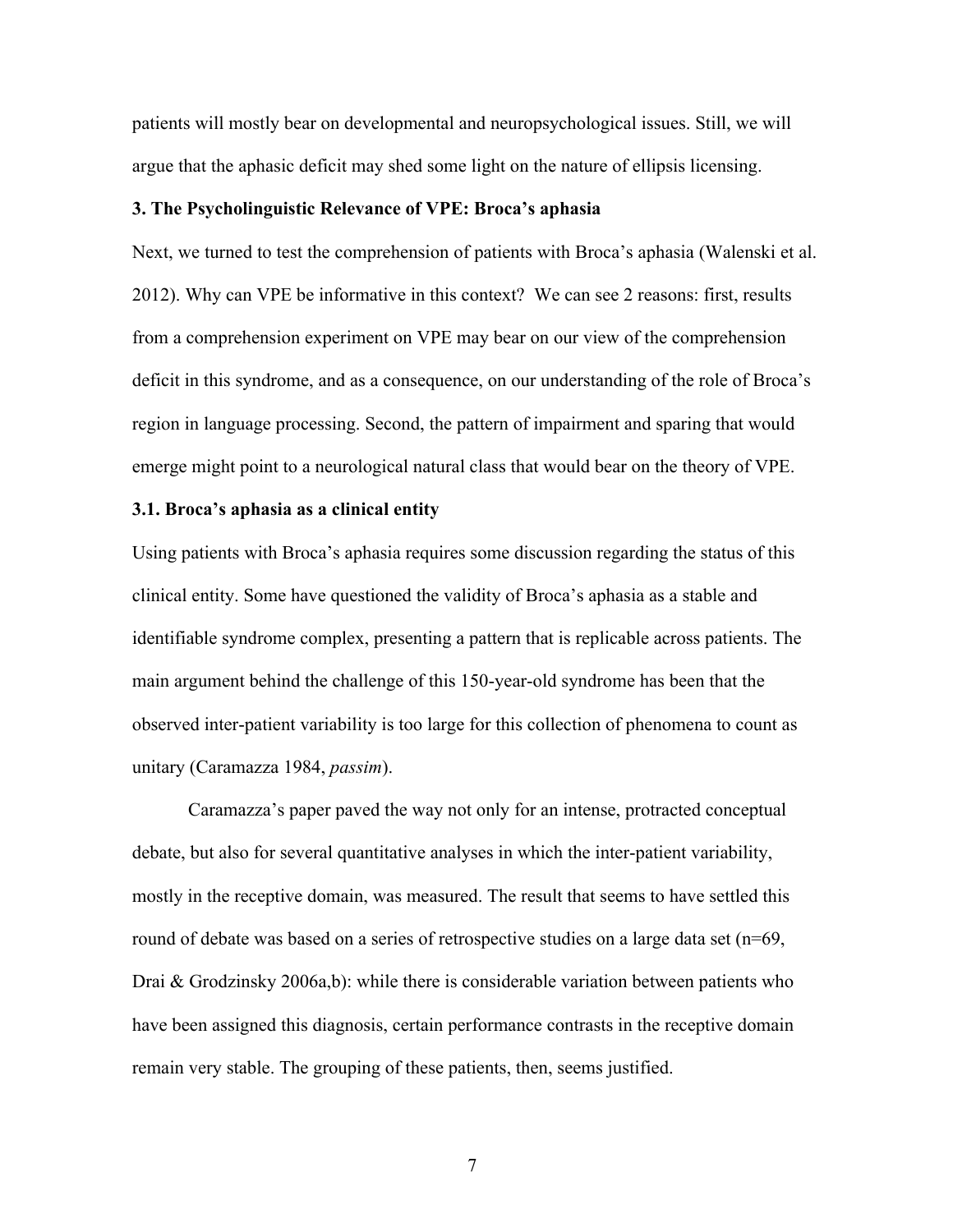# **3.2. The Comprehension Deficit in Broca's aphasia – TDH vs. WM/Generic Complexity**

Broca's aphasia was traditionally thought of as a deficit in production (cf. Goodglass  $\&$ Kaplan 1972 for the most frequently used diagnostic test). Later, this deficit was shown to extend to comprehension (Caramazza  $&$  Zurif 1976). Since then, its precise nature – and the subsequent role of Broca's region in language processing – has been hotly debated.

At present, there seem to be 2 dominant views of the comprehension deficit, and the role of Broca's region: the movement view, embodied in the Trace-Deletion Hypothesis (TDH) and its processing ramifications (e.g., Grodzinsky 1984, 1986, 2000; Grodzinsky & Santi 2008; Shapiro et al. 1993; Shapiro, Swinney & Borsky 1998; Zurif et al., 1993) and the syntactic complexity view, that relates to Working Memory (WM, e.g., Caplan & Waters 1999; Friederici 2002; Stromswold et al. 1996). A brief description of the positions is followed by a discussion of the relevance of a test of VPE comprehension in aphasia.

In brief, the movement account is based on the observation that the core comprehension deficit is restricted to structures that involve the displacement of a phrasal constituent. Patients are presented with binary-choice interpretive tasks (essentially 9-role assignment, evinced through the choice of the correct J-order in a setup with 2 scenarios, one of which makes the sentence true, and the other, false via J-reversal). Patients with Broca's aphasia are typically at chance on object-gap relative clauses (whether these are on the subject to form a center-embedded sentence, or on the object, thereby rightbranching); their performance, however, is *above* chance when the gap in the relative clause is in subject position (see Drai & Grodzinsky 2006a, for a review). The idea behind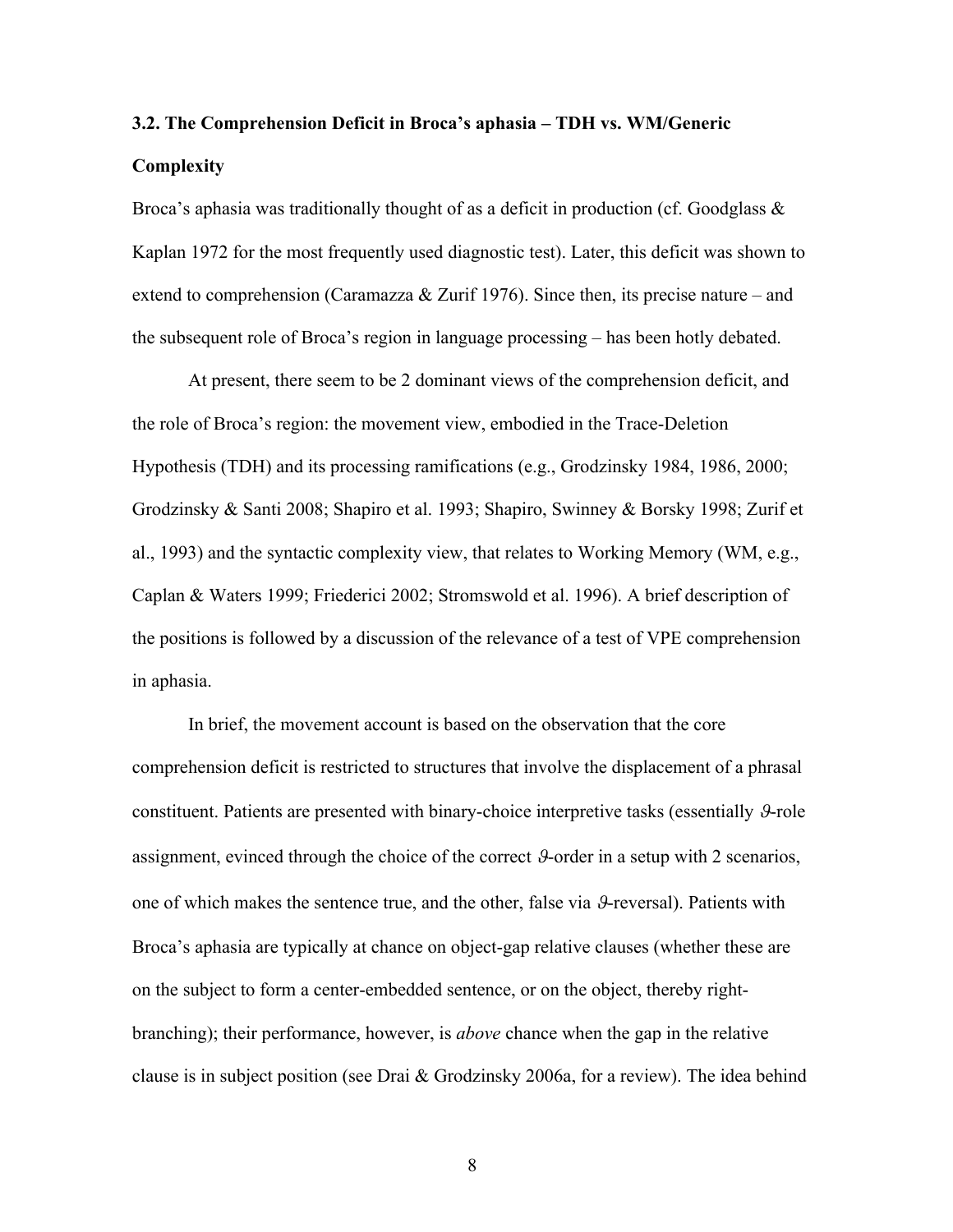the TDH is to set up the representational conditions that would *derive* this performance pattern – chance in displacement and above-chance otherwise. As the typical task involves proper J-assignment, chance performance must stem from J-confusion. This is obtained by the following:

### (10) a. Trace-Deletion Hypothesis (TDH)

Delete all traces from agrammatic representations

### b. Direct 9-Link strategy:

Assign a default 9-role to a 9-less NP (subsequent to trace deletion): Given a grid  $\langle \vartheta_1, \vartheta_2, \ldots, \vartheta_n \rangle$ , and a linearized surface order  $NP<sub>1</sub>>NP<sub>2</sub>>...>>NP<sub>n</sub>$ , if  $NP<sub>i</sub>$  is  $\theta$ -less, link it to  $\theta<sub>i</sub>$ .

The consequence of the TDH is a limited role to Broca's region in syntax – it only involves displacement<sup>4</sup>. It has further been argued that the actual role of this region is the on-line linking of non-adjacent positions (Shapiro et al. 1998), most notably, relating displaced constituents to extraction sites. The evidence comes from deficiencies in realtime tasks that critically rely on the linking of traces to their antecedent. Such deficiencies are observed for patients with Broca's aphasia through a host of reaction time studies that so indicate. As we shall soon see, this type of task has also been used in testing VPE in aphasia (Poirier et al. 2009). Regarding comprehension performance on VPE structures, it is clear that a limited deficit is predicted, observed only when comprehension depends on the analysis of trace-antecedent relation in a manner that is not properly compensated for by the Direct 9-Link strategy.

On the other side of the debate, it has been argued (e.g., Caplan and Waters 1999, and much subsequent literature) that Broca's aphasia is a Working Memory (WM) failure.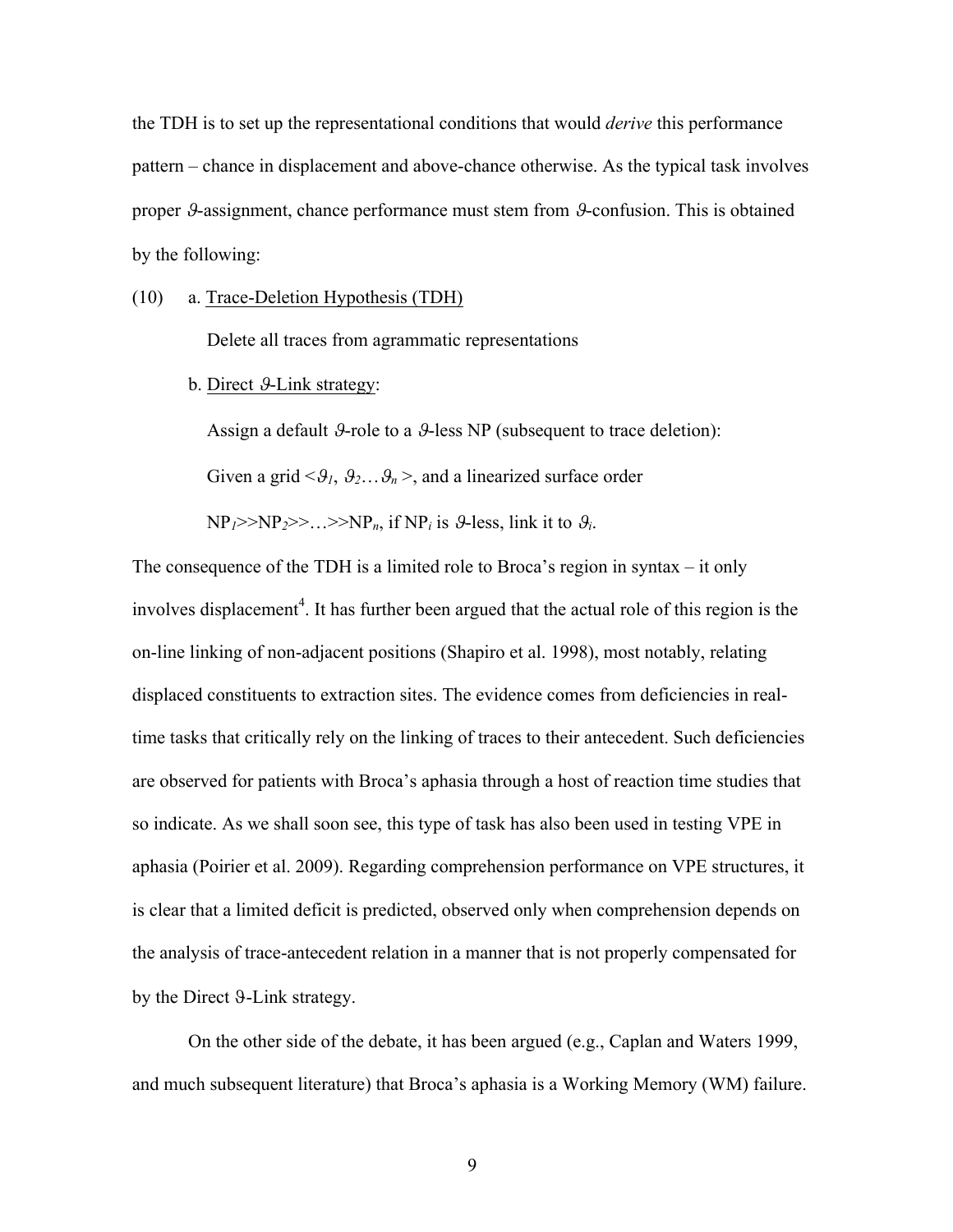As WM for "language" is said to reside in Broca's region (cf. Smith & Jonides 1999), its demise leads to problems with "syntactically complex" structures (the precise nature of complexity is rarely made explicit). The idea is that syntactically complex material taxes WM in an incremental manner, and hence its failure results in an impairment in speakers' ability to process "complex sentences". The absence of a formal complexity metric is justified empirically: based on reaction time data, certain constructions are deemed more complex than others. E.g., object-gap relative clauses take longer to process than their subject-gap analogues, and are hence viewed as more complex and more taxing on WM (and to increased activity in Broca's region in neurologically unimpaired participants, see Makuuchi et al. 2013 for recent discussion).

A relatively widespread comprehension failure subsequent to damage to Broca's region follows. That is, any construction that is deemed as "syntactically complex" is likely to cause comprehension problems to patients that suffer from this brain disease. In particular, that VPE is a complex construction appears uncontroversial: any reasonable construal of the notion of syntactic complexity must include VPE, as this construction, at a minimum, is bi-clausal, involves copying/deletion of large chunks, and potentially LF movement. WM must be taxed: for Parallelism to be implemented, a comparison of the VP in *A* to the one in *E* is mandatory. At present, little evidence is available that pertains to this debate. $5$ 

Hence, *a WM* failure due to damage to Broca's region should lead to serious comprehension problems (whose precise nature depends on the complexity metric that is assumed).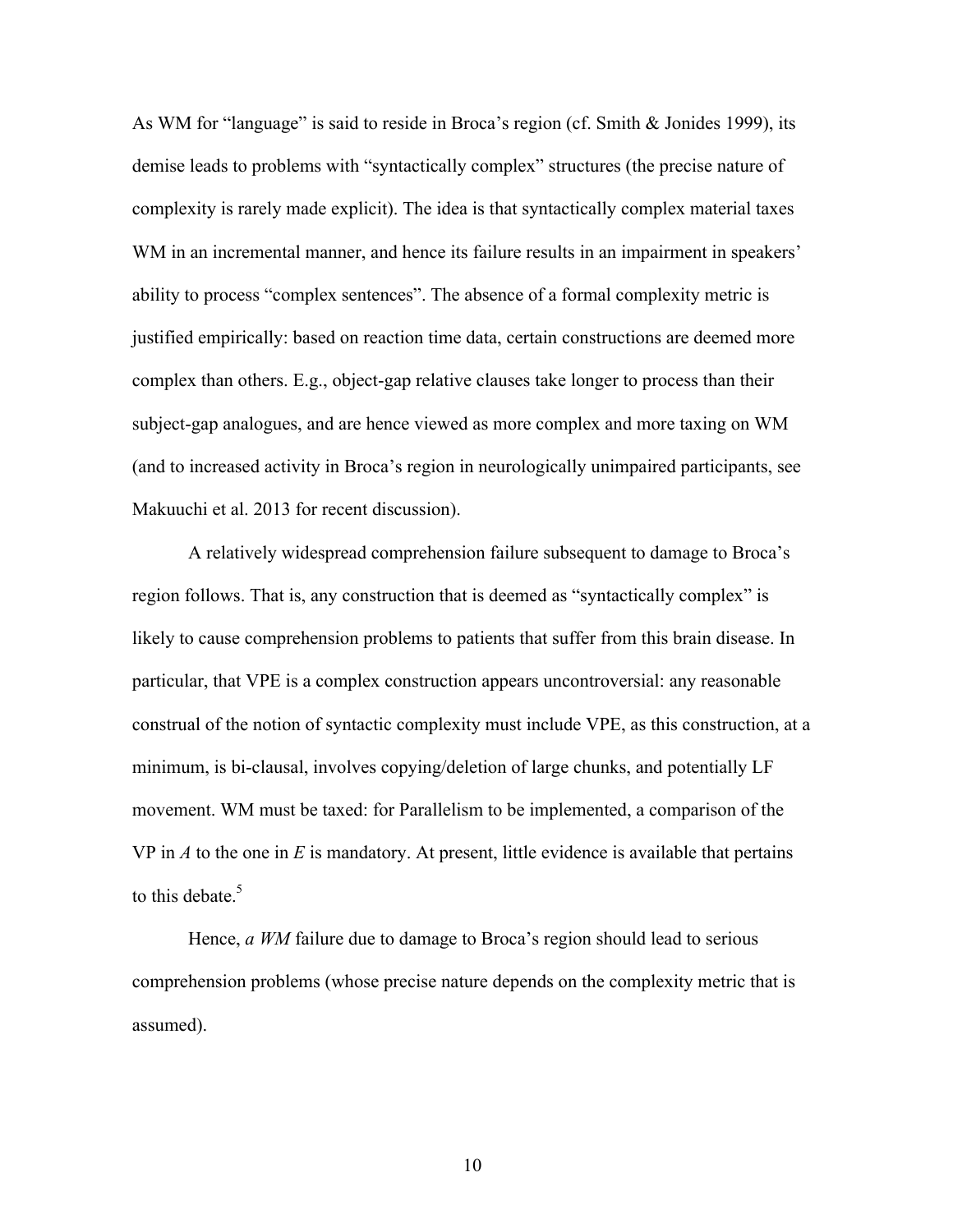We can see that the two accounts contrast in prediction regarding VPE: the predicted TDH-based deficit is structured and restricted, whereas the predicted WM-based deficit is rather widespread.

### **3.3. Testing VPE with patients suffering from Broca's aphasia**

We based ourselves on methodology developed in Grodzinsky (2005), and used a verification task with VPE sentences with diagnosed Broca's aphasic patients. Focusing on Parallelism, we presented VPE structures along with situations whose interpretation forces the material in  $A$  to have its parallel in  $E$ . That is, we presented  $\leq$ ellipsis sentences, situation pairs to patients, where the denotation of the elided part sometimes matches the situation, and sometimes it does not. The patient's task would be to assign a truth-value to the sentence. We now elaborate on this task.

Verification is an experimental paradigm that aims to test the patient's ability to fill in content from *A* into *E*, all scenarios make *A* true, and the only potential sentence/picture mismatch pertains to *E*, the ellipsis part. This setup forces the patient to consult Parallelism in order to assign an interpretation to the sentence and determine its truthvalue. If sentences that accompany situations requiring improper reconstruction are deemed true, we can infer that Parallelism does not exist in the patient's grammar (or at least cannot be put to use at the right time); otherwise, we can conclude that she possesses the relevant knowledge and can put it to use.

To illustrate, consider the sentence in (11), and the accompanying scenarios (11ad) in Table 19.1. If constraints on ellipsis are not known, or unavailable for use, then any interpretation of *E* that is consistent with an *E* whose elided part contains *a man* as either subject or object may be legitimate. This can be put to the test, in which the evaluation of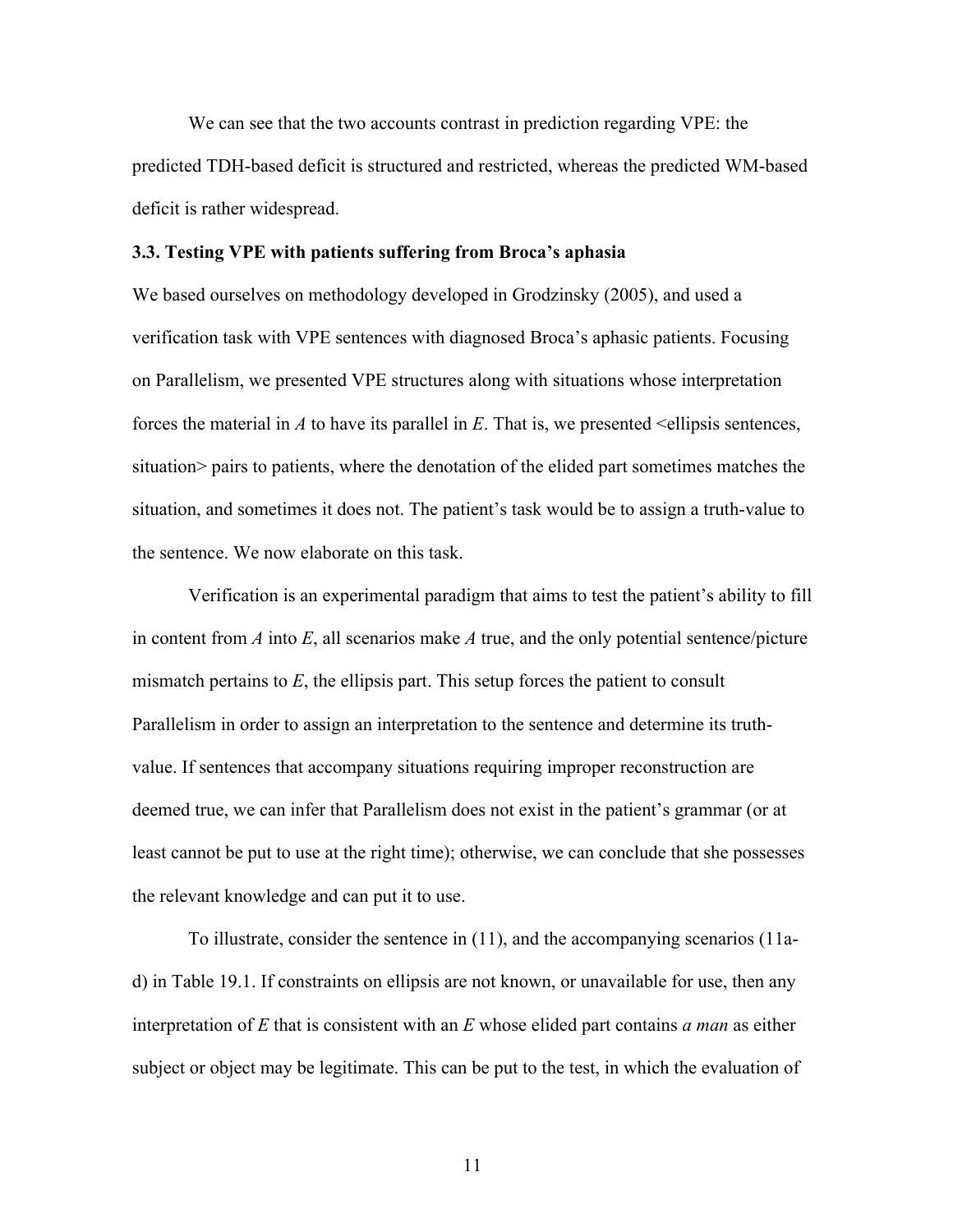VP*<sup>E</sup>* would provide the critical clue to the patient's knowledge of Parallelism. If Parallelism is not known, and is hence violable, then the range of possible interpretations of VP*<sup>E</sup>* is extended.

This is what was put to the test here. In (11), we present a sentence, and 4 accompanying scenarios (11a-d). Each scenario consists of 2 event, one that always makes *A* true, and a second one, that makes *E* true (11a) and false (11b-d) in 3 different ways. A patient lacking Parallelism should accept all scenarios (11a-d) as true, because they all feature *a man* – the only constraining factor for VP*<sup>E</sup>* interpretation under this assumption. Conversely, a patient that masters Parallelism should only deem true (11a). The difference between knowledge of Parallelism and lack thereof is testable, and presented in Table 19.1, which marks the possible responses of a patient with and without Parallelism:

|  |  | Table 19.1 Test conditions: VPE sentence + images |  |
|--|--|---------------------------------------------------|--|
|--|--|---------------------------------------------------|--|

| Parallelism available? |
|------------------------|
|------------------------|

| (11)         | [A The woman kicked a tiger] and [E the man did [ $_{VP}$ ] too] | Yes | $N_{O}$ |
|--------------|------------------------------------------------------------------|-----|---------|
| <b>Match</b> | a. "A woman kicking a tiger, and a man kicking a tiger"          |     |         |
| MisMatch 1   | b. "A woman kicking a tiger, and a tiger kicking a woman"        |     |         |
| MisMatch 2   | c. "A woman kicking a tiger, and a woman kicking a man"          |     | Т       |
| MisMatch 3   | d. "A woman kicking a tiger, and a tiger kicking a man"          |     |         |

This part of our test consisted of Match cases (11a), as well as MM1 (11b), depicting rolereversal in *E*, the ellipsis clause; MM2 (11c), corresponding to an incorrect object in *E*, and MM3 (11d), corresponding to incorrect subject and object in *E*. Given the world created in the images, both Yes and no responses are plausible. As controls, we used nonelided coordinate structures, whose primary meaning was identical to the elided ones. In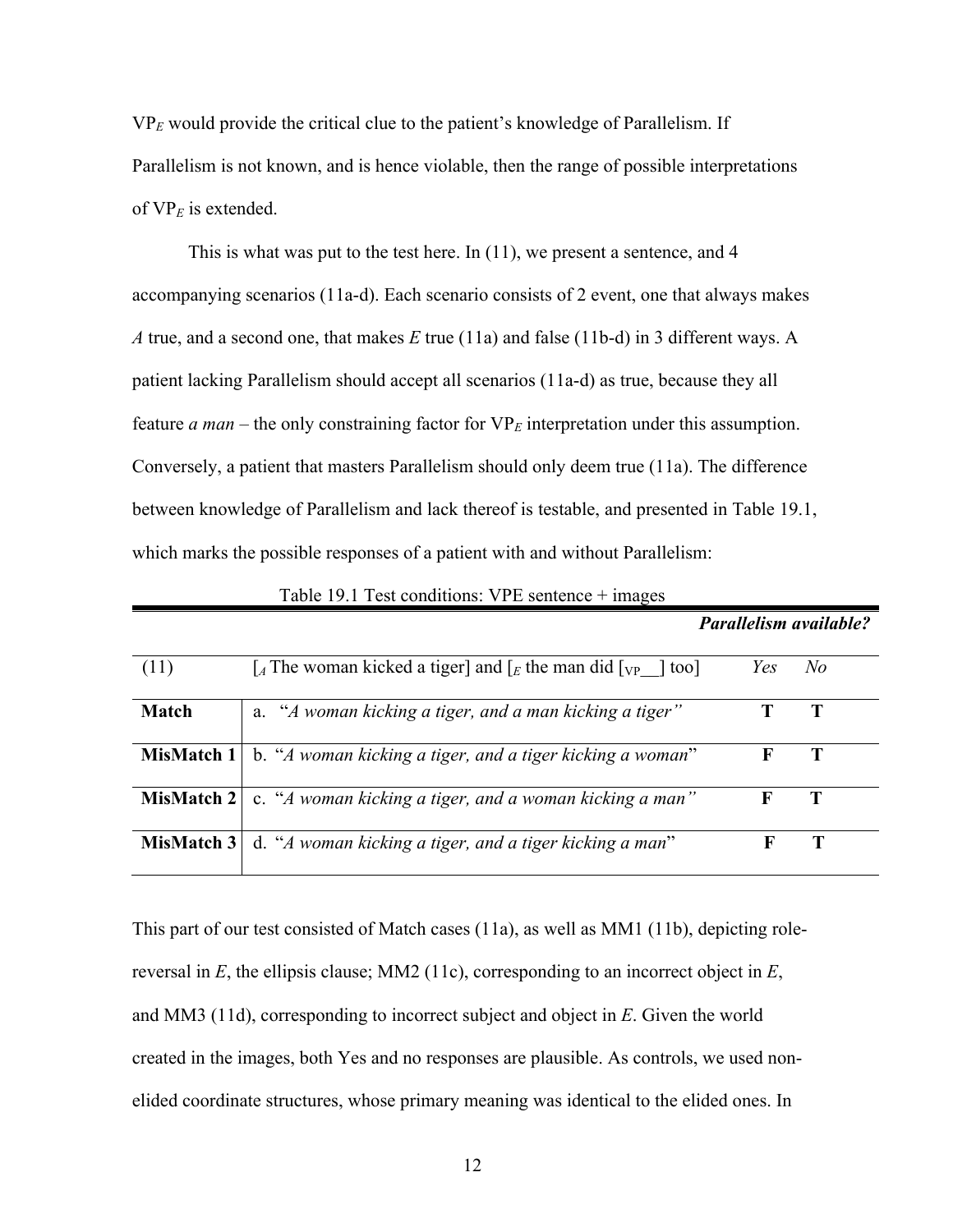the absence of ellipsis, the invocation of Parallelism is not necessary for interpretation, no error is attributable to a Parallelism failure, and therefore, all the relevant populations are expected to perform at ceiling (see Table 19.2).

| Table 17.2 Control Condition, Coordination + images |                                                                                                                                |   |  |  |  |  |  |
|-----------------------------------------------------|--------------------------------------------------------------------------------------------------------------------------------|---|--|--|--|--|--|
| (12)                                                | 12. $\lceil_{IP_1}\rceil$ The tiger kicked a tiger] and $\lceil_{IP_2}\rceil$ the man kicked a tiger] <i>Expected response</i> |   |  |  |  |  |  |
| <b>Match</b>                                        | a. "A woman kicking a tiger, and a man kicking a tiger"                                                                        | т |  |  |  |  |  |
| <b>MisMatch 1</b>                                   | b. "A woman kicking a tiger, and a tiger kicking a woman"                                                                      |   |  |  |  |  |  |
| <b>MisMatch 2</b>                                   | c. "A woman kicking a tiger, and a woman kicking a man"                                                                        |   |  |  |  |  |  |
| <b>MisMatch 3</b>                                   | d. "A woman kicking a tiger, and a tiger kicking a man"                                                                        |   |  |  |  |  |  |

Table 19.2 Control condition: Coordination  $+$  images

## **3.4. Experiment**

As we discussed, our test required subjects to verify sentences against depicted visual scenarios – participants responded "yes"/"no" to <sentence, scenario pairs. In trying to adhere to *principles of good design*, we took extra measures to ensure that Parallelism must indeed be consulted, and that no tricks or heuristics would help the aphasic patient get around it.

First, the design of scenarios was crucial: four scenarios were coupled with each experimental sentence – one scenario made the sentence true (the Match M) whereas the remaining three scenarios (MisMatches 1-3)represented three different ways of making the sentence false. Each scenario was shown separately, and thus every sentence was presented 4 times – once for each scenario.

Second, as all our stimuli contained two conjoined clauses, they required 2 situations per scenario – one for each of the clauses *A* and *E* (11), or IP<sub>1</sub> and IP<sub>2</sub> in the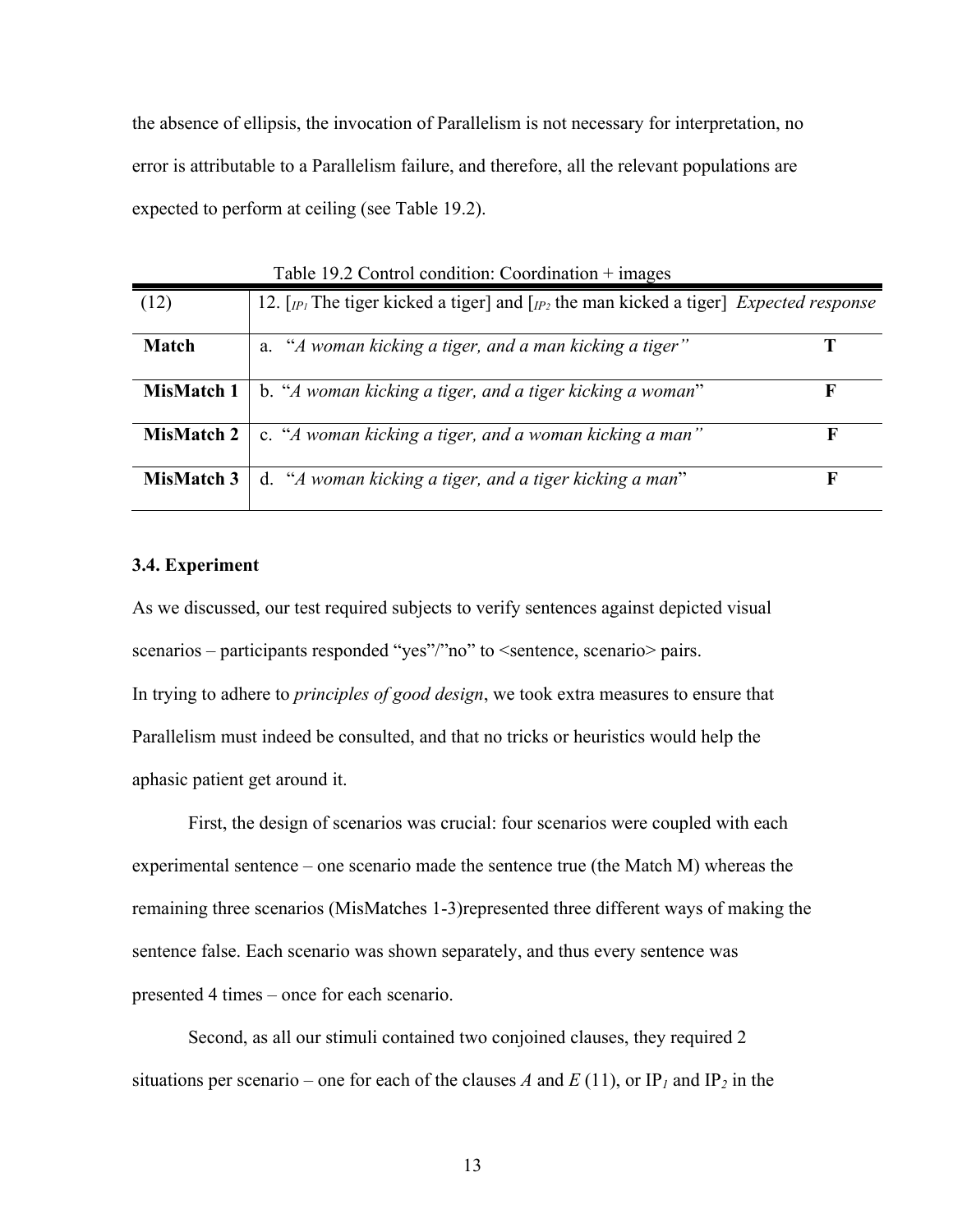control condition (12); the scene for *A* always made it true, as the mismatches were made false only by the scene that related to *E*.

Third, we tried to ensure that there is congruence between NPs in the sentences and the characters in images – every character in the pictures is mentioned, and every NP is depicted. This way, the presence or absence of mentioned referents cannot be used as a heuristic.

Fourth, to avoid a violation the uniqueness requirement imposed by definites, the object of the antecedent clause *A* was headed by an indefinite.

Fifth, every character appeared in pictures as either actor or recipient of action.

Sixth, animacy and plausibility were perfectly balanced (rotated across positions in the sentence).

Seventh, we had one M and three MM conditions, which could lead to a "yes"/"no" imbalance. We therefore maintained a 2:3 ratio between tokens that required a correct "yes" (M) vs. those requiring a "no" (MM) response, thereby preventing strategic responding. We had 18 Match and 27 (9<sup>\*</sup>3) Mismatch tokens (=45 items per condition), for a total of 45\*3=135 trials, as in Table 19.3, and the accompanying images in Fig. 19.1.

| Table 19.3 Experimental conditions                 |       |   |                                  |   |  |  |  |  |  |
|----------------------------------------------------|-------|---|----------------------------------|---|--|--|--|--|--|
|                                                    | Match |   | MisMatch 1 MisMatch 2 MisMatch 3 |   |  |  |  |  |  |
| a. COORDINATION:                                   | 18    | 9 | 9                                | 9 |  |  |  |  |  |
| The girl kicked a tiger and the boy kicked a tiger |       |   |                                  |   |  |  |  |  |  |
| $b. VPE$ <sub>TOO</sub> :                          | 18    | 9 | 9                                | 9 |  |  |  |  |  |
| The girl kicked a tiger and the boy did too        |       |   |                                  |   |  |  |  |  |  |
| c. $VPESO$ :                                       | 18    | 9 | 9                                | Q |  |  |  |  |  |
| The girl kicked a tiger and so did the boy         |       |   |                                  |   |  |  |  |  |  |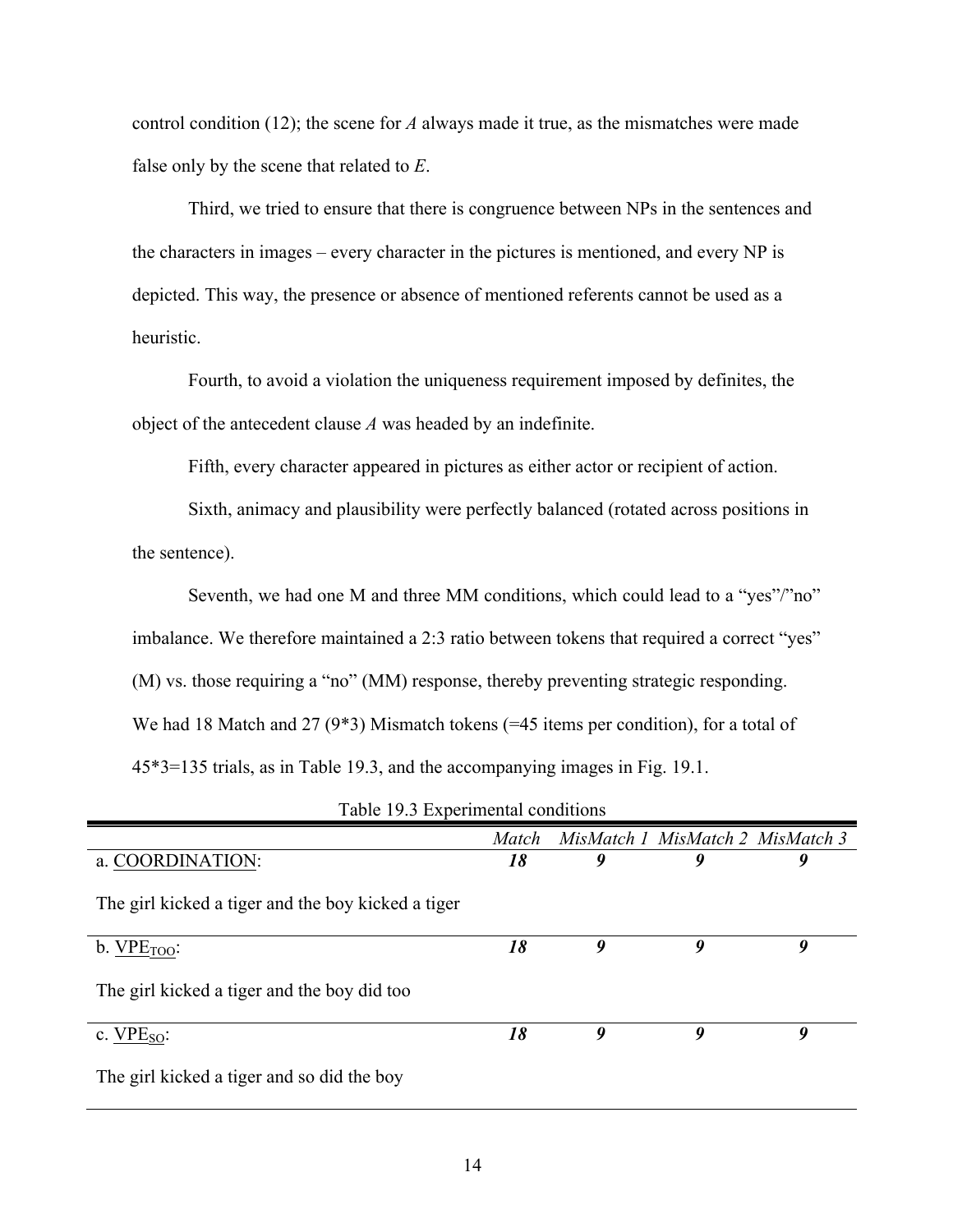# INSERT FIGURE 19.1 ABOUT HERE



Figure 19.1 Experimental stimuli

As control populations, we tested healthy and right-hemisphere damaged patients, who were at- or near-ceiling in all conditions. Next, we started testing patients with a clinical diagnosis of Broca's aphasia. At present, we have results for 3 patients, as finding candidates for testing is exceedingly difficult (Walenski et al. 2012). These patients' clinical profiles can be found in Table 19.4.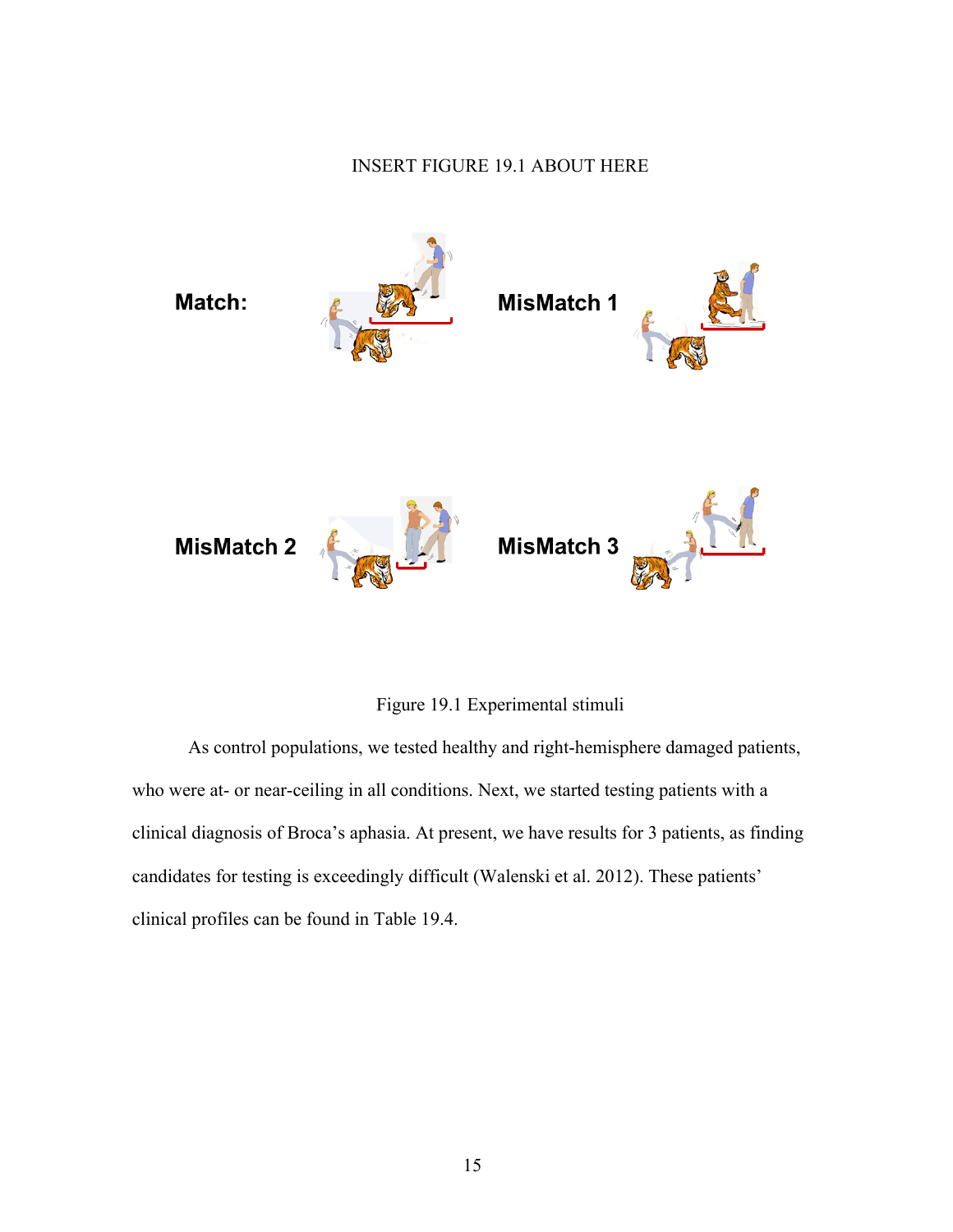| <b>Subject</b> | Gender | $BDAEa$<br>severity level<br>$(1 = severe, 5 = mild)$ | <b>Years post</b><br>stroke | Age at test<br>(years) | <b>Educational level</b> |
|----------------|--------|-------------------------------------------------------|-----------------------------|------------------------|--------------------------|
| 009            | M      | $\overline{2}$                                        | 5                           | 45                     | College $+1$             |
| 019            | F      | $\overline{2}$                                        | 14                          | 59                     | High School              |
| 101            | M      | $\overline{2}$                                        | $\overline{2}$              | 60                     | Ph.D.                    |

Table 19.4. Patients' demographic and clinical profiles

a. Boston diagnostic aphasia examination

All 3 subjects exhibited the familiar, TDH-based, comprehension pattern: in a sentence-to-picture matching task with "reversible" sentences, they performed better on actives than on passives, and better on subject- than on object-relative clauses. Once clinical and TDH-based diagnoses were established, we proceeded to the VPE test.

Subjects were tested in several sessions, with a short training session, and many breaks during testing. The experiment was conducted with an ethics approval and informed consent in keeping with the ethical principles of testing applying at McGill University, as well as San Diego State University, where the subjects were tested.

Healthy, education- and age-matched control participants performed near or atceiling on all conditions. Table 19.5 details how our patients performed on the VPE test.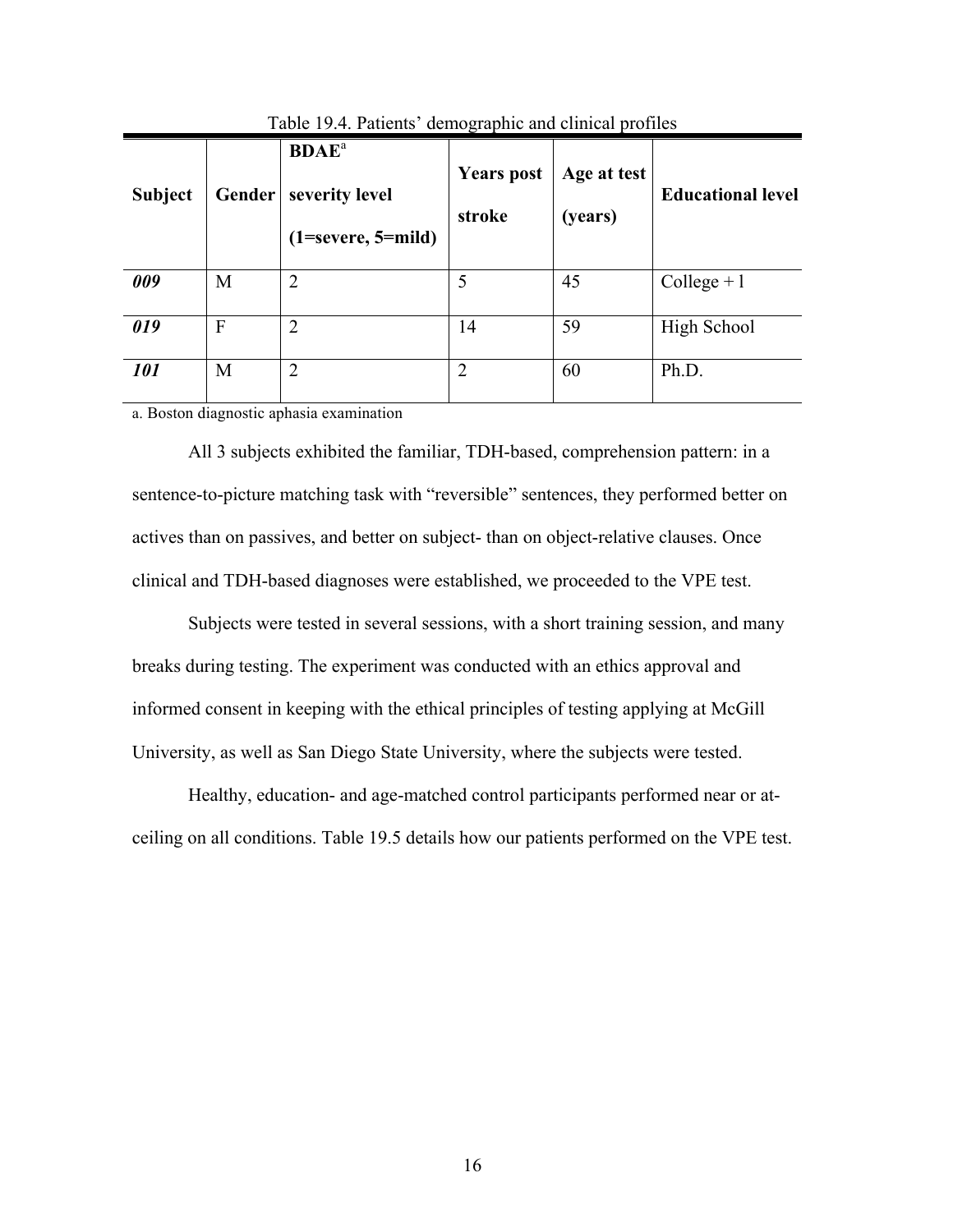| Control condition (number correct) |                  |         |                       |                | VPE (number correct) |                         |                |                     |   |
|------------------------------------|------------------|---------|-----------------------|----------------|----------------------|-------------------------|----------------|---------------------|---|
|                                    | Subject $M/(18)$ | MM1 (9) | MM2 $(9)$ MM3 $(9)$   |                |                      | $M \left( / 18 \right)$ | MM1 $($ /9)    | MM2 $(9)$ MM3 $(9)$ |   |
| 009                                | 18               | 8       | $\boldsymbol{\theta}$ | 9              | TOO                  | 18                      | 9              | 0                   | 8 |
|                                    |                  |         |                       |                | SO                   | 17                      | 9              | 0                   | 9 |
| 019                                | 12               | 8       | 5                     | $\overline{7}$ | TOO                  | 16                      | 6              | 4                   | 7 |
|                                    |                  |         |                       |                | SO                   | 16                      | $\mathfrak{z}$ | $\overline{2}$      | 7 |
| 101                                | 17               | 7       | 8                     | 8              | TOO                  | 18                      | 8              | 8                   | 7 |
|                                    |                  |         |                       |                | SO                   | 17                      | 8              | 6                   | 6 |

Table 19.5 Number of accurate response per condition for each patient on the VPE test

Overall, Patient *009* performed well (a total of 105/135 [78%] correct); Patient *019*  performed slightly worse (a total of 93/135 [69%] correct); and Patient *101* performed best (a total of 118/135 [87%] correct). Patient *101* leaves little room for discussion, being near- or at-ceiling on all conditions. There can be little doubt that he knows and respects Parallelism. The other patients require a more detailed examination to reveal the source of their errors.

Patient 009 was near- or at-ceiling on M, MM1, and MM3 across all 3 conditions, and erred systematically on MM2 across the board – he was at 0 correct on both ellipsis and overt coordination. That is, he accepted as true every MM2 trial, which is judged False by healthy speakers, because it features a recipient of action that does not correspond to the object of  $VP_A$  (hence the covert object of  $VP_E$  did not refer to it). What is crucial in this case is the fact that he judged this sentence-image pairs as True, *in both control and 2 test conditions*. This highly systematic error, whose source is unknown, generalizes over both VPE and coordination, hence seems unrelated to VPE. Viewed against his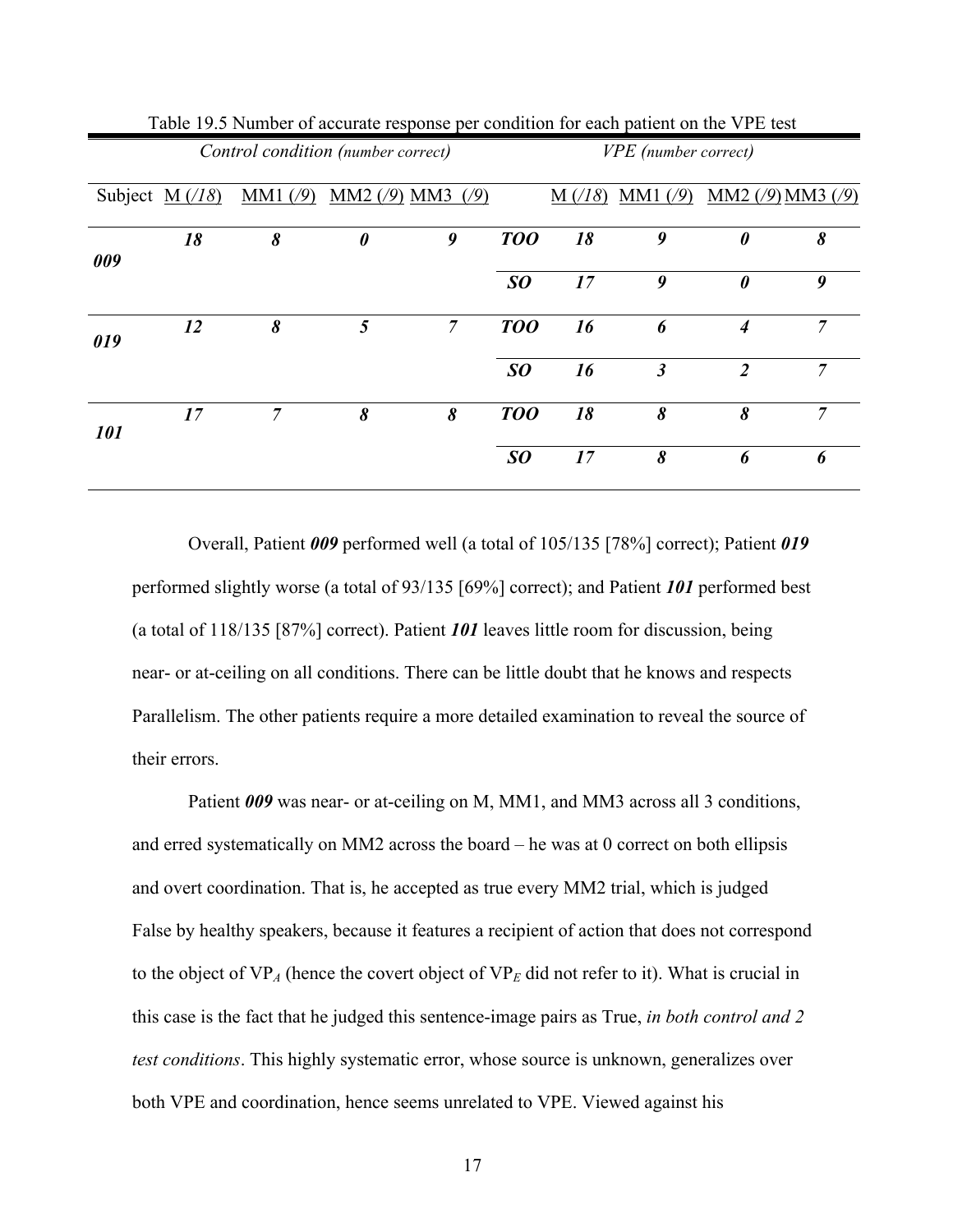performance on the control, then, we can safely assert that *009* demonstrated knowledge of Parallelism, and an additional, yet unrelated, deficit.

Patient 019 presents a more complex picture: On the Match trials, she was not as apt as the previous patients, but nevertheless performed above chance. This relatively weak performance (across both VPE and COORD conditions) provides the backdrop against which her performance on the MisMatch trials must be evaluated. She was at chance on MM1 and MM2, and above chance on MM3. These results are not easy to analyze quantitatively or interpret, and will be left in their raw form. Performance on the COORD condition (expected to serve as a baseline) is rather low; performance level on the test conditions must be evaluated accordingly. Two aspects of the result provide hints regarding the preservation of Parallelism: first, on the Match trials of both +VPE conditions, the patient scores are well above chance; second, performance levels are almost identical for both +VPE conditions.

Thus, from a perspective that focuses on Parallelism, the performance of this small group of patients provides no evidence for failure in both knowledge and execution. Moreover, the virtually identical performance scores of all 3 patients across the two VPE types (…*did too*, …*so did*) strongly suggests that the problem does not arise from a lexical deficit (e.g., misunderstanding of the word *too*). Together with the fact that the main sources of error were independent of VPE (as they occurred as frequently in the control condition), this cross-condition identity also lends credibility to our interpretation, according to which a Parallelism failure is not part of the deficit in Broca's aphasia.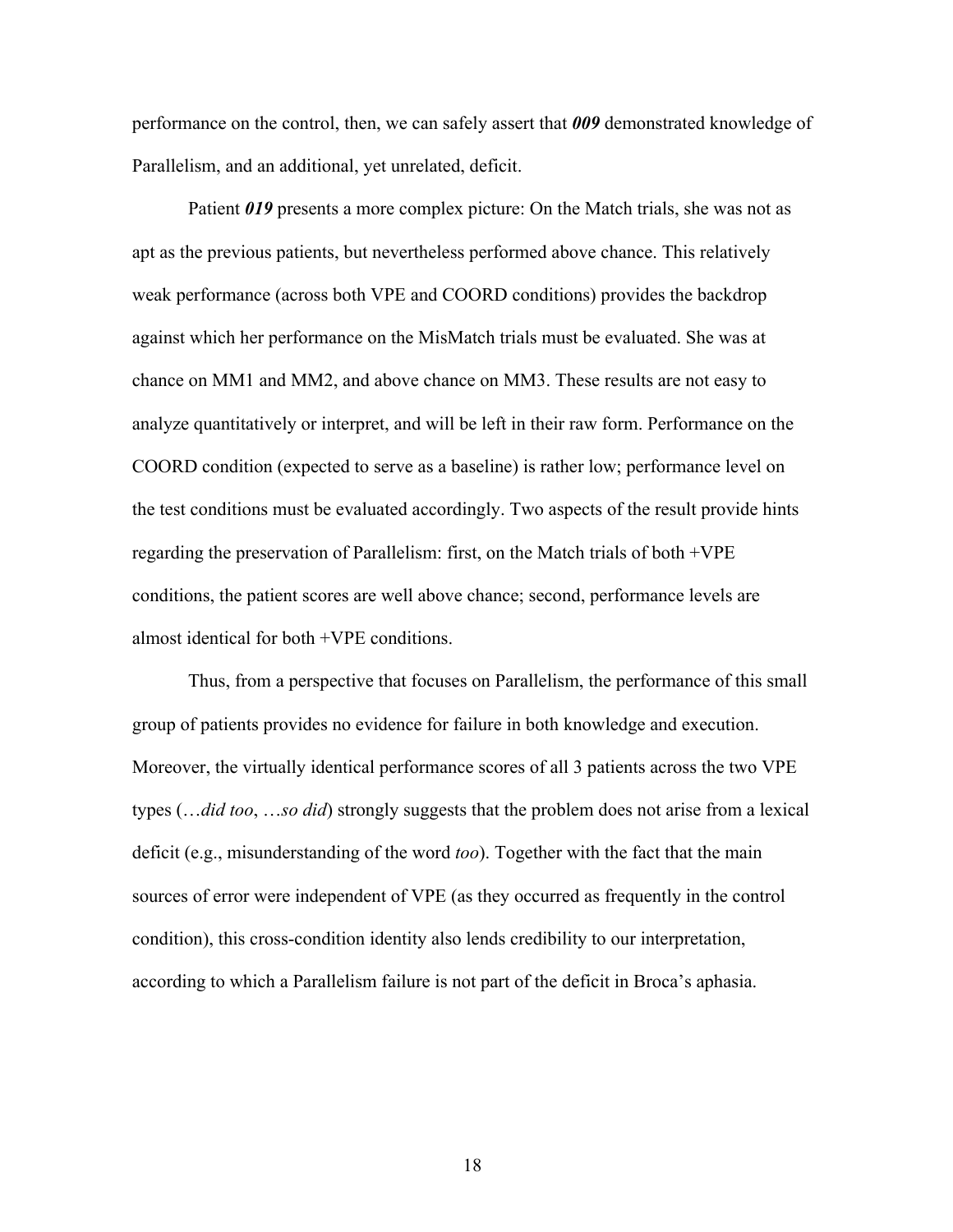#### **3.5. Patients' Relative Success in Analyzing VPE and the Complexity/WM view**

We conducted this experimental study with the hope of shedding new light on the comprehension deficit in Broca's aphasia, and of gleaning new neurological insights regarding the theory of VPE. We can now clearly assert that the patients were able to use Parallelism for the comprehension of VPE. This assertion helps to rule out the (rather vague) view that Broca's aphasic patients fail to comprehend complex sentences – VPE can hardly be viewed as a simple construction. Regarding a WM deficit: an overt VP in clause *A* and its elided copy in clause *E* are large non-adjacent chunks;  $VP_A$  cannot be reconstructed on-line in VP*<sup>E</sup>* with WM.

Our results thus exclude an account of Broca's aphasia as a generic deficit in analyzing syntactically complex stimuli, or as a plain WM impairment.<sup>6</sup>

### **3.6. Patients' Relative Success in Analyzing VPE and the Movement (TDH) view**

What about a movement, TDH-based, account? VPE contains a relation between the antecedent VP and the ellipsis site  $(VP_A$  and  $VP_E)$ ; we might therefore wonder whether this dependency relation is affected by the deficit in Broca's aphasia. Standard approaches to VPE view the relation between overt and elided material as being akin to pronominal binding, albeit a silent one. Elbourne (2008) and Schwarz (2000) argue against a movement analysis on the basis of highly complex data.<sup>7</sup> If the deficit in Broca's aphasia is restricted to traces, this approach predicts that patients' comprehension ability of VPE as tested here is preserved. Prima facie, then, VPE stays outside the scope of the TDH, hence its representation is expected to be intact in Broca's aphasia, as our experiment indeed found.<sup>8</sup>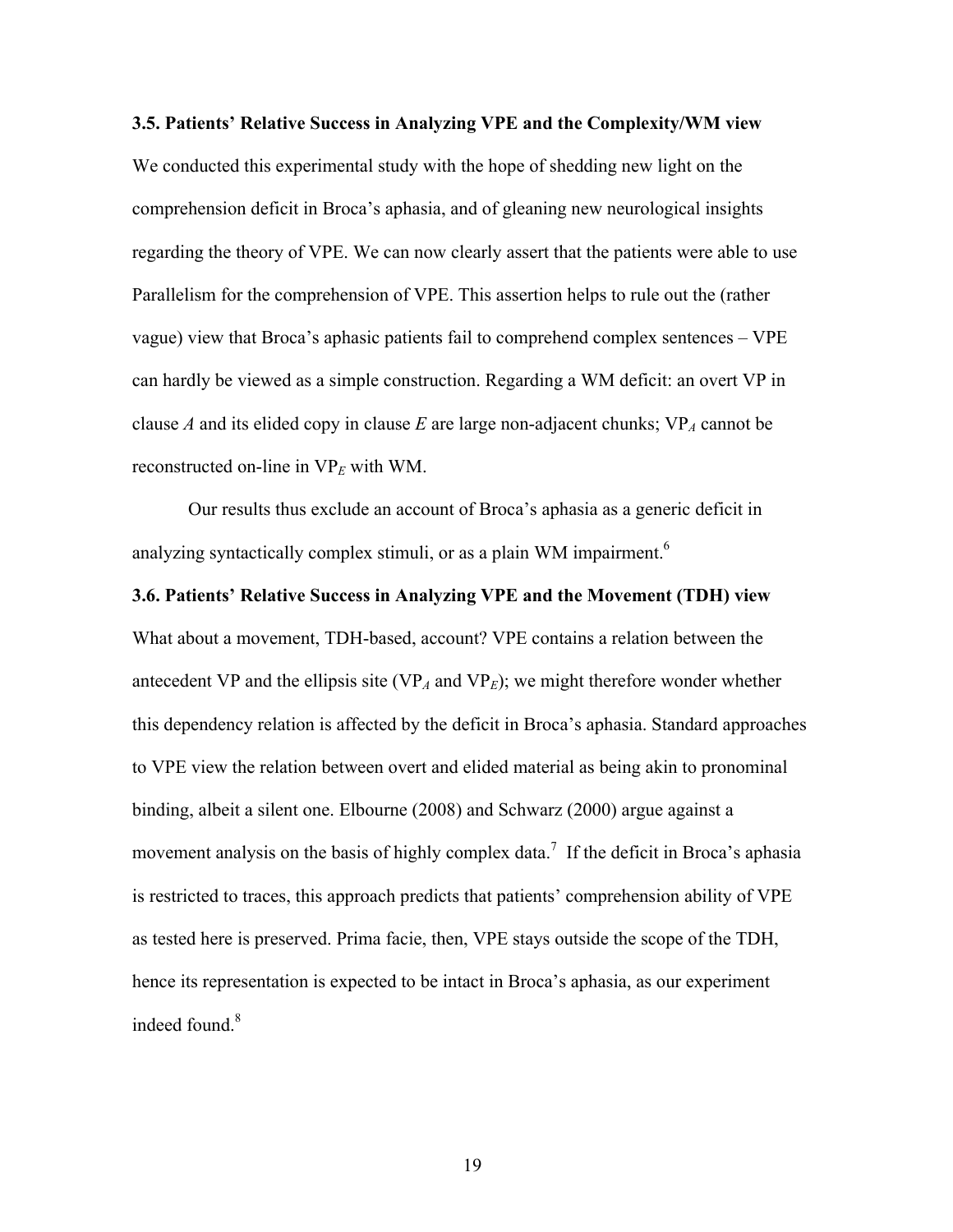### **3.7. VPE in Reaction Time experiments**

So far, we looked at experiments in which comprehension error rates are the dependent measure. We now turn to the time domain. Here, we find two reaction time studies on VPE with Broca's aphasic patients (Poirier et al. 2009; Walenski et al. 2012). These present an interesting new puzzle. Consider first some results about priming-at-a-distance – a paradigm in which participants are tested in a priming paradigm, however the target is not adjacent to the prime, but rather, appears further downstream. Neurologically intact populations do show remarkable priming-at-a-distance that is based on trace-antecedent relations. A displaced antecedent can prime not only adjacently, but also, at the position of their trace:

(13) The policeman saw [the boy] [who [the crowd at the party  $\begin{bmatrix} 1 \end{bmatrix}$  *accused*  $\begin{bmatrix} 2 \end{bmatrix}$  of the crime.

Nicol & Swinney (1989), and many other authors since, have used the Cross-Modal-Lexical-Priming technique to determine whether listeners fill gaps online. They presented subjects with spoken sentences such as (13). At the positions marked by [1] and [2], visual probes that were semantically related to the correct antecedent (*boy*), as well as unrelated control probes, were presented. As always with this task, subjects were required to make lexical decisions to the visual probes. It was discovered that there was significant priming for probes related to the correct antecedent at the gap  $(2)$ , but not at the pre-gap ([1]) probe site. The same group later tested patients with Broca's aphasia, who failed to prime in this way (e.g., Zurif et al., (1993), in keeping with the predictions of the TDH.

With this picture in mind, Shapiro et al. (2003) turned to VPE. They found that in neurologically intact populations, the copy at the ellipsis site induces priming to a noun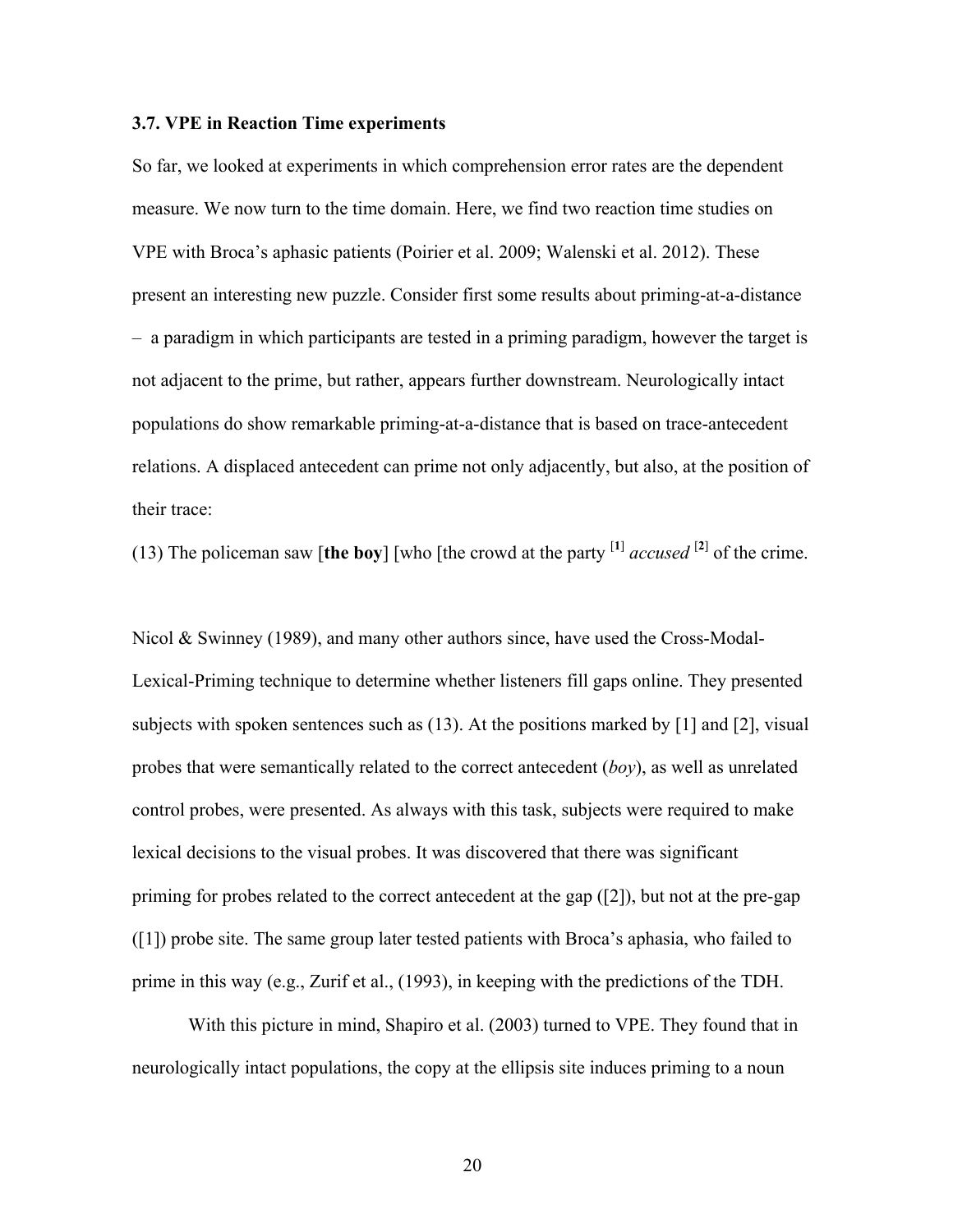related to the elided object. Participants are given a Cross- Modal Priming task with sentences as in (14):

(14) The locksmith photographed the babysitter and the friendly [**1]** neighbor did [**2]** too, according to [**3]** the clumsy plumber

Healthy adults reacted faster to a related word when it is presented at point [2], but not when presented at points [1] or [3]. This pattern seems to be due to the fact that this word was primed by the copy of the elided object, as priming was observed only at the ellipsis site (point [2]).

Against this background, Poirier et al. (2009) tested patients with Broca's aphasia on a similar task: Broca's patients evinced no priming of the object from the antecedent VP at the elided position in the ellipsis clause, though in a similar study (Walenski et al. 2012), Broca's patients evinced delayed priming (that is, priming at a probe position downstream from the elided position).

The conflict between these results and ours is puzzling: previously, data from Cross-Modal Priming aligned with comprehension data. That is, patients failed to prime exactly in constructions where their comprehension was impaired. In VPE, we find evidence for the intactness of Parallelism in comprehension in the face of priming deficiencies. At present, we have no account of this performance split, but we note that the patients with Broca's aphasia *do* prime for the elided material, though it is later in the time course of the sentence relative to unimpaired participants.

Thus, while the results we obtained are highly structured, and help exclude certain accounts, a full explanation of the experimental findings is not yet available.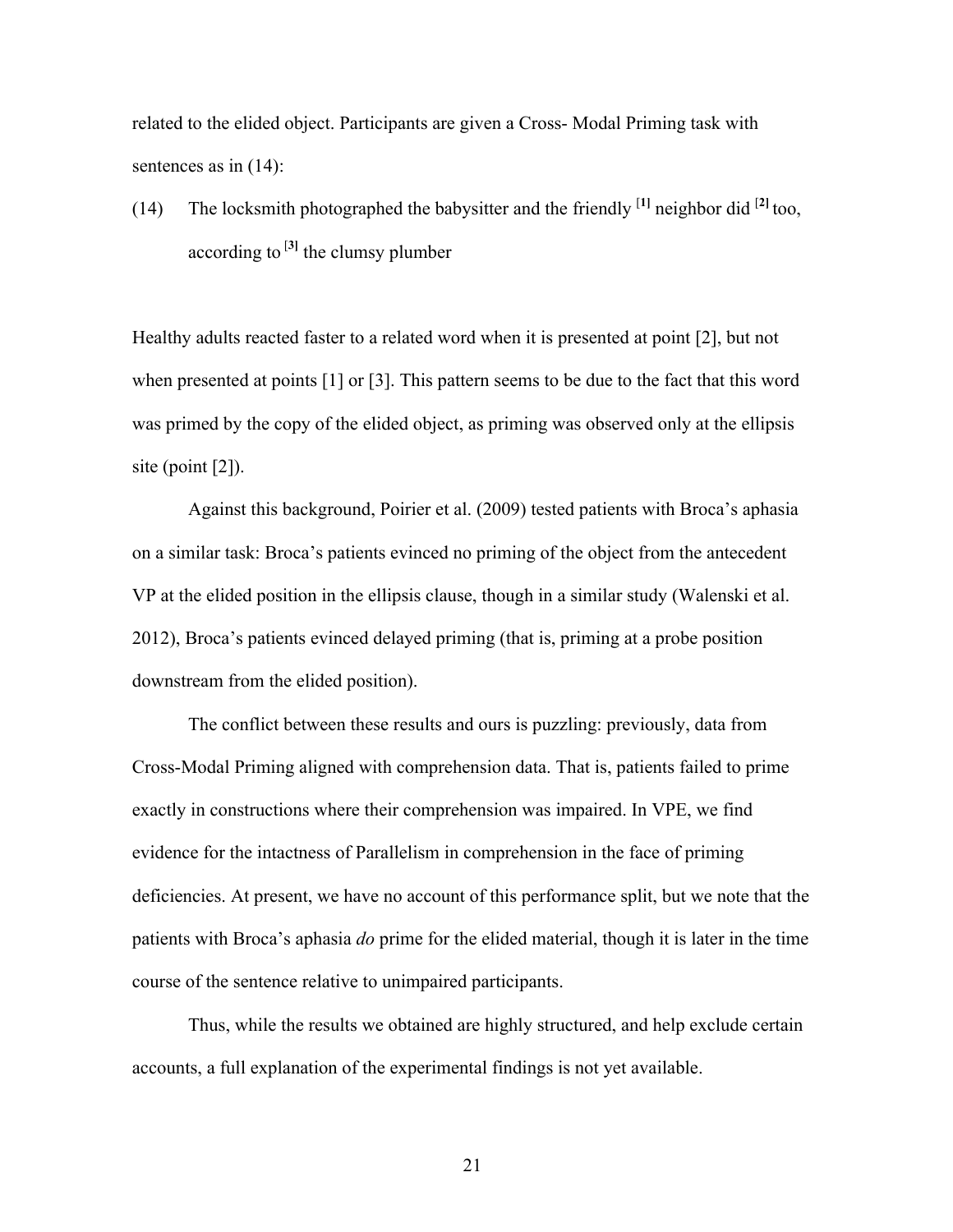Experimentation with ellipsis that would go beyond VPE – Gapping, Sluicing, N'-ellipsis – would hopefully help to shed light on the nature of the deficit in Broca's aphasia.

### **4. The psycholinguistic relevance of VPE: Acquisition**

We now move to discuss another population with incomplete linguistic abilities – developing children, whose abilities in VPE bear on yet another central issue – the "innateness debate". If children only imitate input, as many have argued (cf. Gennari & MacDonald 2006 for a recent statement), and if "input" only means overt phonological strings, then there is little room for ellipsis in children's language, for it requires the reconstruction of missing material in the ellipsis clause (*E*) from the antecedent clause (*A*) – an operation for which no source of evidence is available on this approach. To produce and properly analyze VPE, children must go "beyond the information given", especially given the paucity of ellipsis constructions in the input.

To see how directly children's abilities on ellipsis, and on VPE in particular, bear on this issue, consider first a recent exchange on "innateness" in the context of children's comprehension of relative scope of logical operators, and specifically on whether they are able to represent "inverse scope" of quantifiers. At issue are scopally ambiguous sentences – ones that contain more than one Scope Bearing Element as in (15). Representations of different orderings of the bolded words **not** and **some** produce distinct meanings – (16a) entails that no child was found by the detective, whereas (16b) does not:

- (15) The detective did **not** find **some** children
- (16) a. It is **not** the case that the detective found **some** children

 $\neg \exists x$ [child (x) & [detective find (x)]]]

- b. There are **some** children such that the detective did **not** find them
	- 22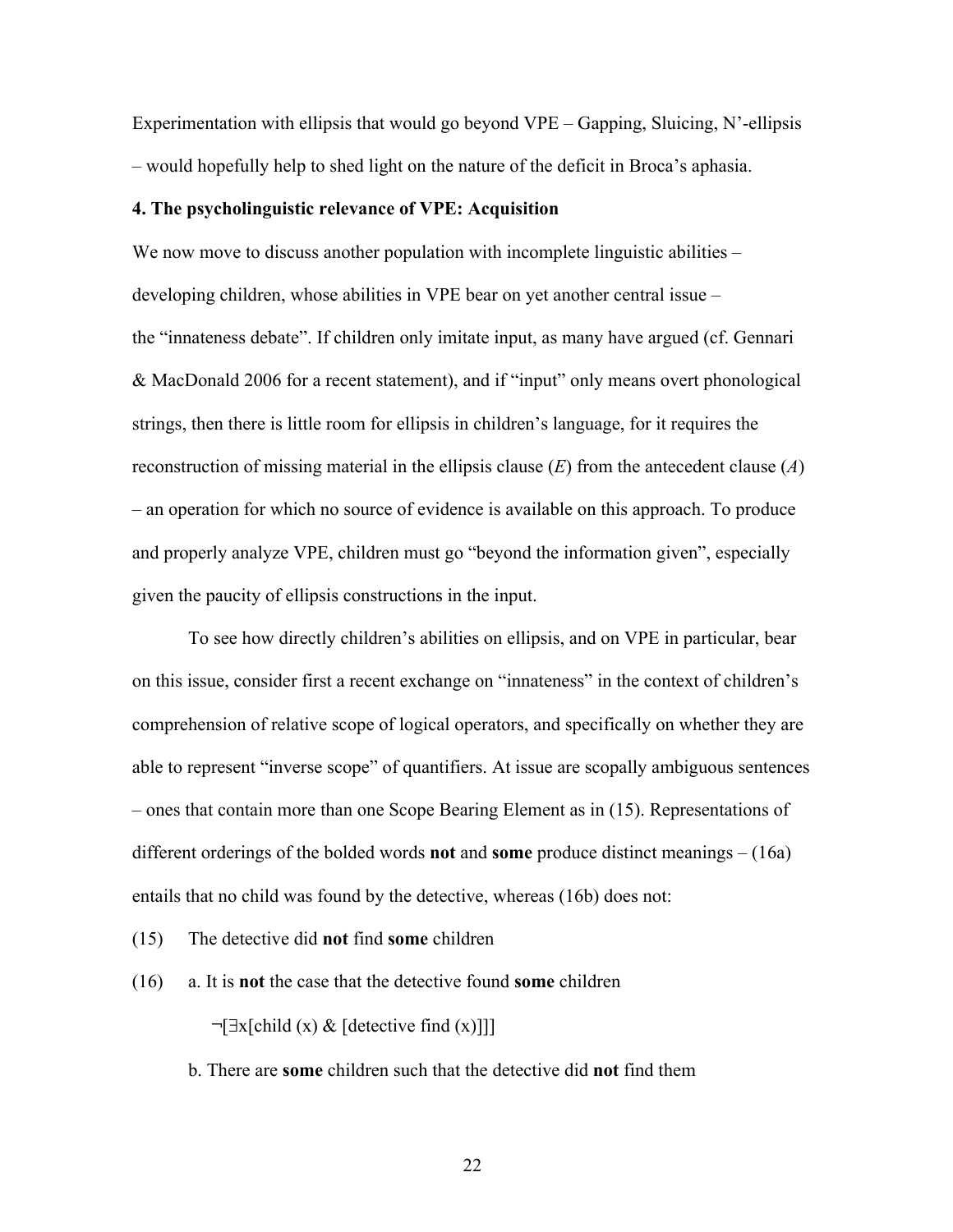$\exists x$ [child (x) &  $\neg$ [detective find (x)]]

At issue is whether children who are confronted with (15) are able to represent not only surface scope representations (16a), but also inverse scope relations (16b). Going "beyond the information given" (Bruner 1957) amounts to analyzing (15) as (16b). Phonological material is identical in both cases, but (16b) requires an abstract (LF) reordering operation. Details aside, Musolino and Lidz (2004), as well as Conroy, Lidz & Musolino (2009) have claimed that children (up to 5:9 years of age) are only able to represent surface scope  $(16a)$ .<sup>9</sup>

Gennari and MacDonald (2006) argue that this result provides empirical support for the claim that language development is entirely dependent on input, rather than determined by innate knowledge. Specifically, they claim that distributional patterns observed in adult speech production influence both adult and child comprehension. Given that inverse scope is rarely produced by adults, children cannot be expected to possess it early on.

Children's performance on VPE may shed new light on whether syntax and semantics acquisition is a purely input-driven process, or is, rather, privy to prior, innate, linguistic knowledge. While relatively infrequent, VPE comprehenders must invariably go beyond the information provided by surface form – they must complete material missing in *E*, and guarantee that it parallels *A*. No surface-based strategy, allegedly used by children in the "inverse scope" case discussed above, can rescue the child. She must reconstruct elided material in a highly constrained fashion. Parallelism, a crucially necessary principle, cannot be attested in the input, and the computation moreover is not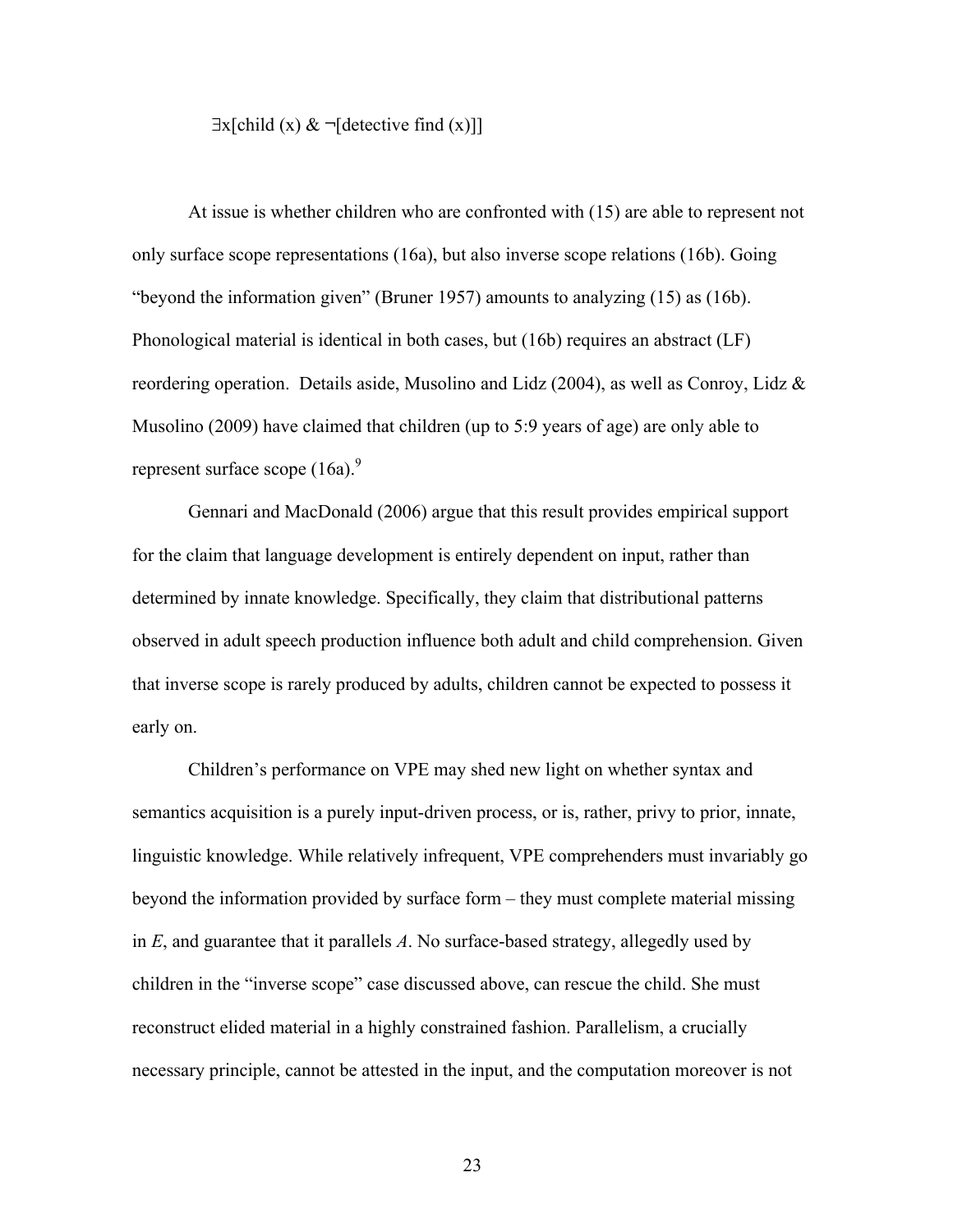easy to perform if one's parsing system is still budding. Moreover, if abilities depend on exposure as Gennari & McDonald (2006) would have it, then VPE should be very difficult to master, as it is rather infrequent in use.

Gennari and MacDonald, then, would expect constraints on ellipsis to be absent from the child's syntactic arsenal.<sup>10</sup> A radical innatist, by contrast, would expect ellipsis to be known at an early age. At hand is, therefore, a prediction that distinguishes the two approaches.

And yet, the few studies of VPE in children (most notably, Thornton and Wexler 1999, cf. also Goksun et al. 2011, for some experimental work, and Santos 2006, for work on Portuguese) have not directly tested their ability to invoke Parallelism. These studies have by and large focused on the interpretation of pronouns in VPE (in the context of the so-called "condition B debate" of the 1990s, Chien & Wexler 1990; Grodzinsky & Reinhart 1993). Little experimental work has been done on other aspects of VPE (with the exception of Santos 2009, see below).

We therefore set ourselves to provide experimental evidence from VPE that would bear on the debate.

### **4.1. Spontaneous Production of VPE – Parallelism is used in early childhood**

We first turned to investigate young children's abilities to check that  $VP_A = PVP_E$  (see Grodzinsky 2005). To forecast, we found that their comprehension performance – for reconstruction under Parallelism had to be recruited – was near-perfect at a surprisingly early age. A preamble to this conclusion was a remarkable finding from production: a search in the CHILDES database indicated that children use VP-ellipsis in free speech very early on, even before they turn 3. There were not many such uses (20 instances out of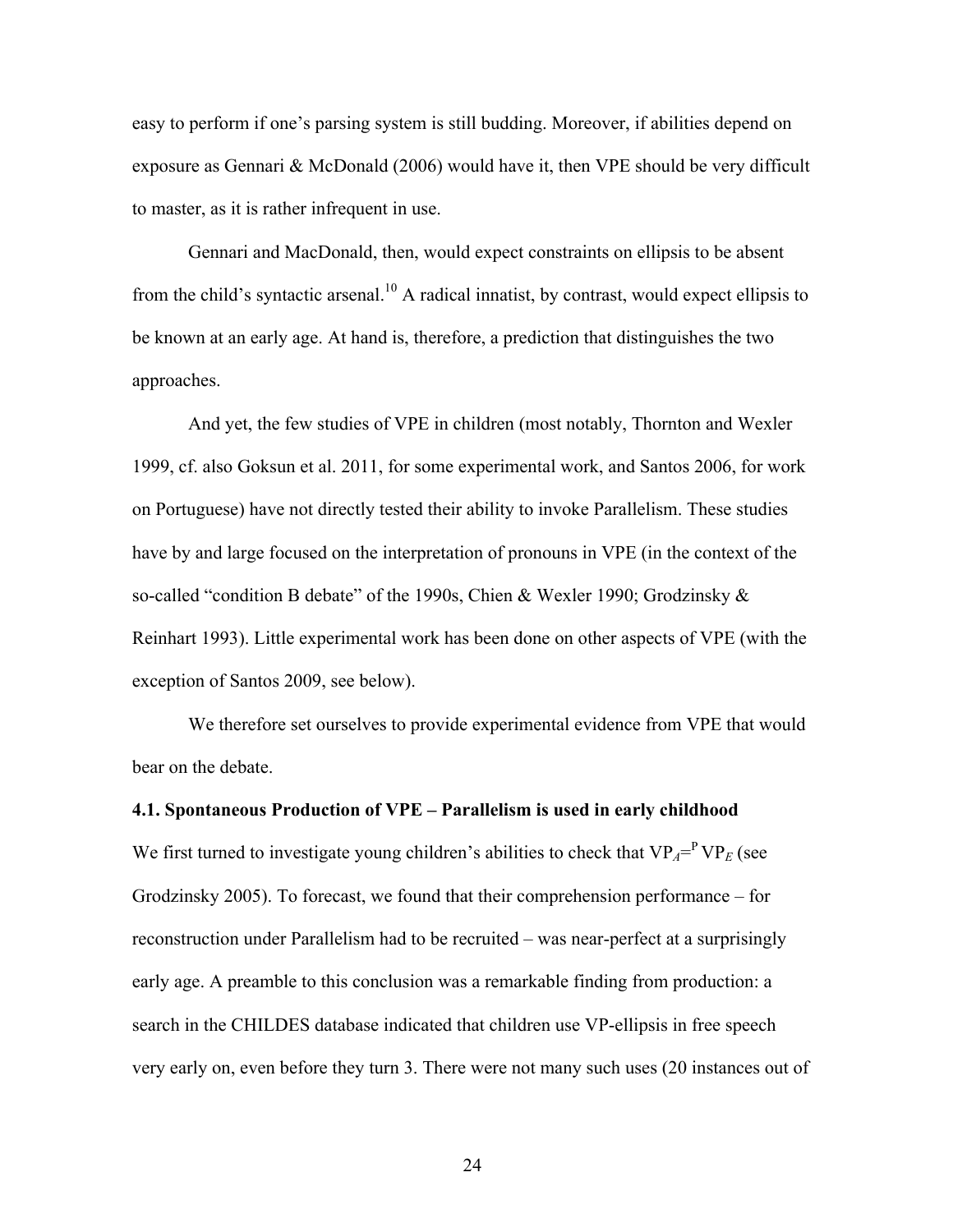3199 utterances for the 3-year-olds, and 11/1254 for the 4-year-olds), but VPE was nonetheless attested in the spontaneous speech of several children (see Table 19.6 for examples).

| <b>IVANIC VI CHIIU</b> | <b>CHILDES THE HAHIT</b> | елашріс                                         |
|------------------------|--------------------------|-------------------------------------------------|
| Abe                    | Kuczaj Abe102            | *CHI: I don't know.                             |
|                        |                          | *FAT: you didn't do anything?                   |
|                        |                          | *CHI: we did too.                               |
|                        |                          | *FAT: tell me.                                  |
|                        |                          | *CHI: we did a lot of stuff.                    |
| Ben and Deb            | Garvey Bendeb            | *DEB: I will be the policemen okay?             |
|                        |                          | *BEN: no I wanta [:want to] I wanta [:want to]. |
|                        |                          | *DEB: I will too okay?                          |
|                        |                          | *DEB: okay?                                     |
|                        |                          | *DEB: okay.                                     |
| Nina                   | Suppes_Nina46            | *CHI: what kind of bus does he have?            |
|                        |                          | *MOT: he has a Volkswagen bus.                  |
|                        |                          | *CHI: Dennis does too.                          |
|                        |                          | *MOT: that's right Gary and Dennis have the     |
|                        |                          | same car.                                       |
|                        |                          | *CHI: uhhuh [=yes]                              |

Table 19.6 Examples of spontaneous production of VPE by children **Name of child CHILDES file name Example**

It is difficult to see how any of these utterances can be analyzed as anything other than VPE. Their meaning, moreover, cannot be reconstructed in the absence of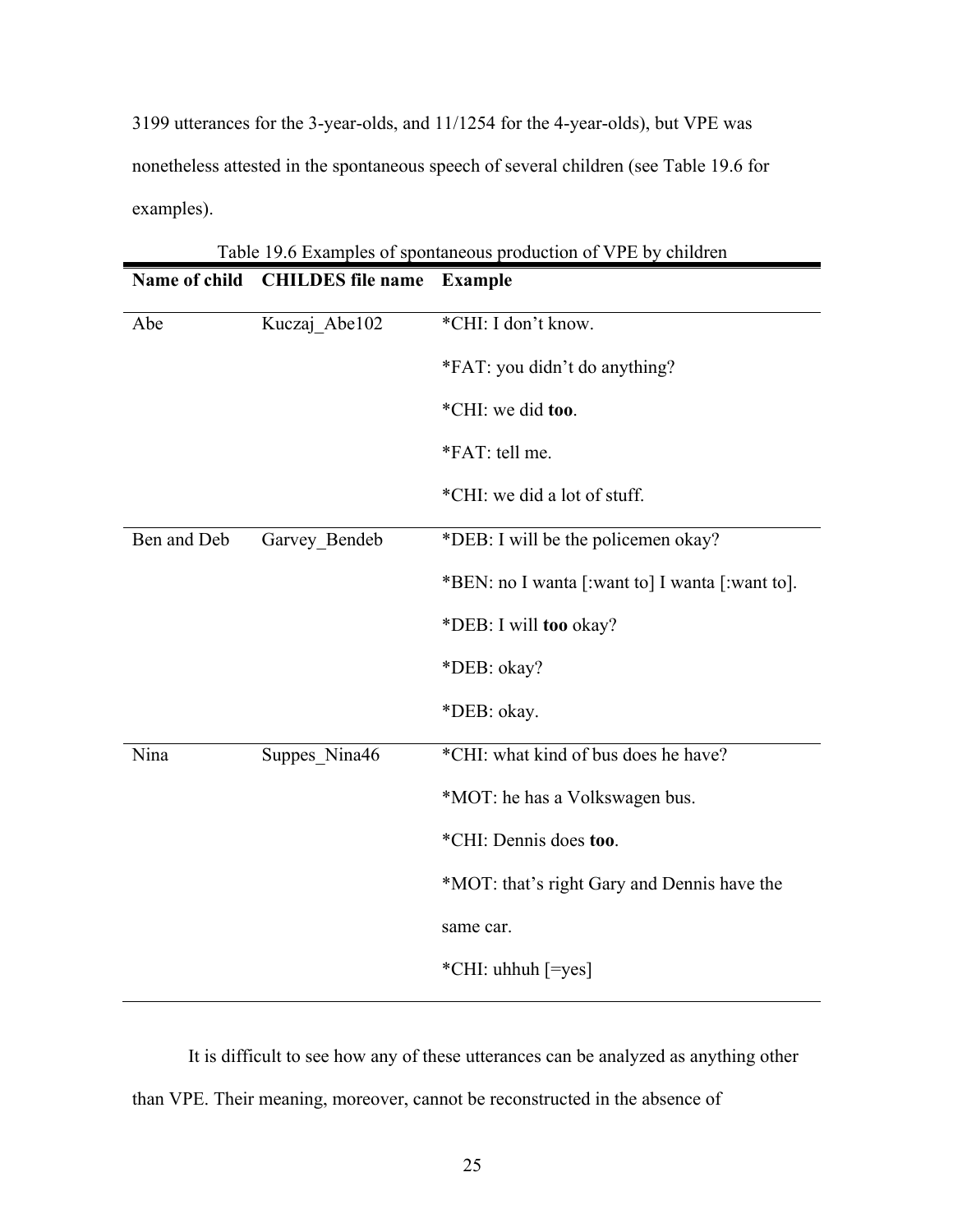Parallelism: Abe responds to a full negative question by eliding the VP and excluding its negation. To be sure, he then elaborates on the father's request, and reiterates the VPE as a full sentence. Deb asks for consent to her being the police(wo)man, and Nina uses VPE by way of confirming that Dennis has a VW bus. And these, recall, are 3-year-olds, said to be unable to carry out operations that involve unattested stimuli, and use inverse scope because it is too taxing on their parser! These data add to evidence by Santos (2009), in which examples of child productions in Portuguese are given, that are claimed to be unambiguous instances of ellipsis.

### **4.2. Children Comprehend VPE Very Early on: experimental evidence**

Our success in finding evidence that children are capable of constructing VPE in production led us to a comprehension study, in the hope that it would bear directly on the "innateness/input dependence" debate. As 3-year-old children have difficulties in sitting still and concentrating, we turned to 4-year-olds.

Focusing on Parallelism, and basing ourselves on methodology developed in Grodzinsky (2005), we planned to give children a verification task with VPE sentences, presented along with situations whose interpretation forces the material in *A* to have its parallel in  $E$ . That is, to present  $\leq$  ellipsis sentences, situation  $\geq$  pairs to children, where the denotation of the elided part sometimes matches the situation, and sometimes does not. The child's task would be to assign a truth-value to the sentence. We now elaborate on this task, which has also been used by Santos (2009), who found that by and large, children interpret ellipsis in an adult-like fashion.

As this experimental paradigm aims to test the child's ability to fill in content from *A* into *E*, all scenarios make *A* true, and the only potential sentence/picture mismatch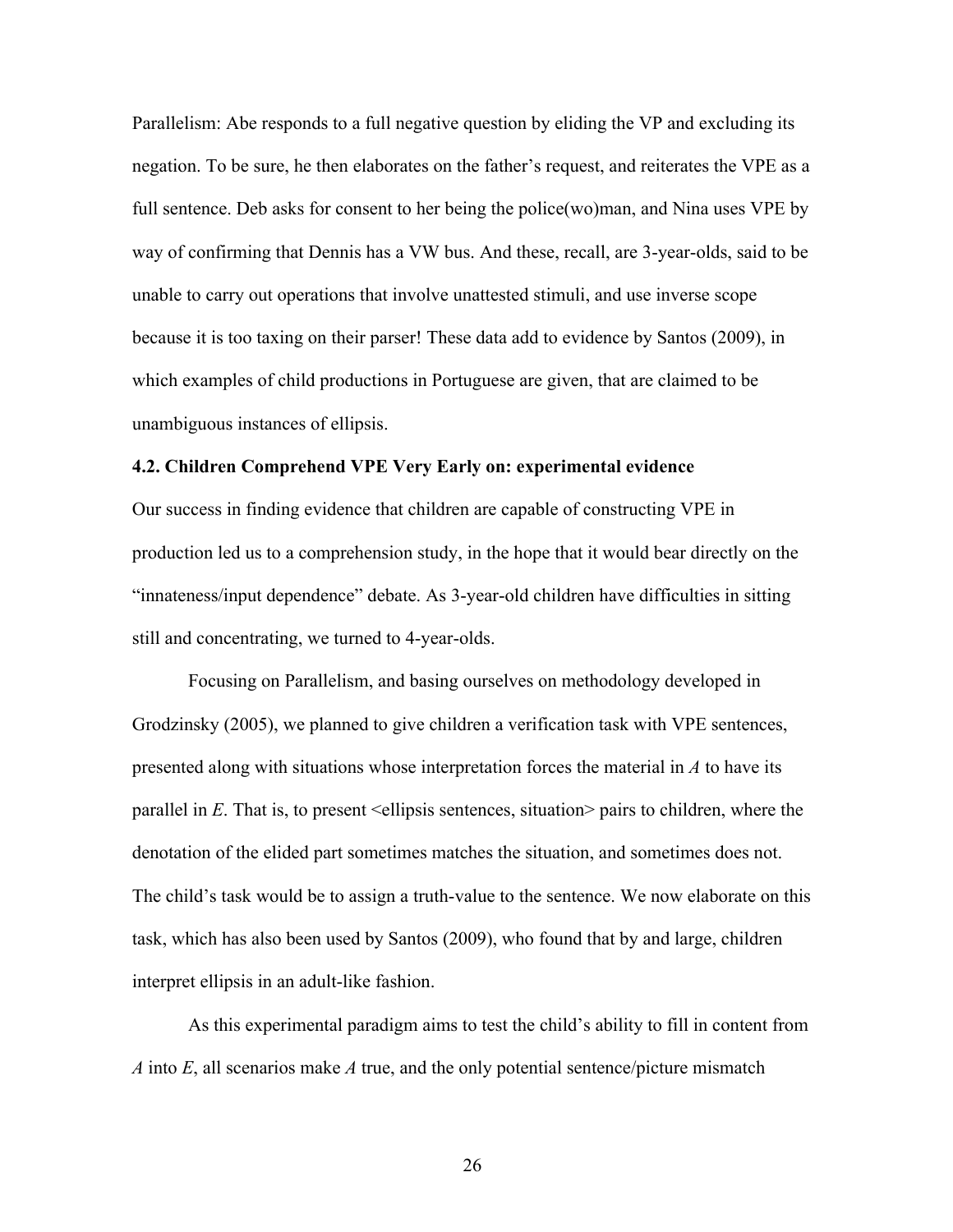pertains to E, the ellipsis part. This setup forces the child to consult Parallelism in order to assign an interpretation to the sentence and determine its truth-value. If sentences that accompany situations requiring improper reconstruction are deemed true, we can infer that Parallelism does not exist in the child's grammar (or at least cannot be put to use at the right time); otherwise, we can conclude that she possesses the relevant knowledge and can put it to use.

As an example, consider the sentence in (17), and the accompanying scenarios (17a-d) in Table 19.7. If constraints on ellipsis are not known, or unavailable for use, then *any* VP may be a legitimate completion for *E*. If so, then she should accept all the situations (17a-d) as true (this deficit would become apparent when their errors on VPE are compared to the control coordination condition); conversely, if the child knows and uses constraints on ellipsis, she should only deem (17a) as true. The difference between these situations is depicted in Table 19.7, which marks the possible responses of the child with and without Parallelism.

|                                                                                      |     | Parallelism available? |
|--------------------------------------------------------------------------------------|-----|------------------------|
| 17 [A] The detective found a child] and [E] the policeman did [ $_{VP}$ 1 too]       | Yes | NΟ                     |
| "A detective finding a child, and a policeman finding a child"<br>a.                 |     |                        |
| "A detective finding a child, and a policeman finding a detective"<br>b.             |     |                        |
| "A detective finding a child, and a detective finding a policeman"<br>$\mathbf{c}$ . |     |                        |
| "A detective finding a child, and a child finding a policeman"<br>d.                 |     |                        |

Table 19.7 Test Condition: VPE + images

Note that all the situations above are plausible, and the child's task is to check the sentence against them, with constraints on ellipsis being the sole factor determining truth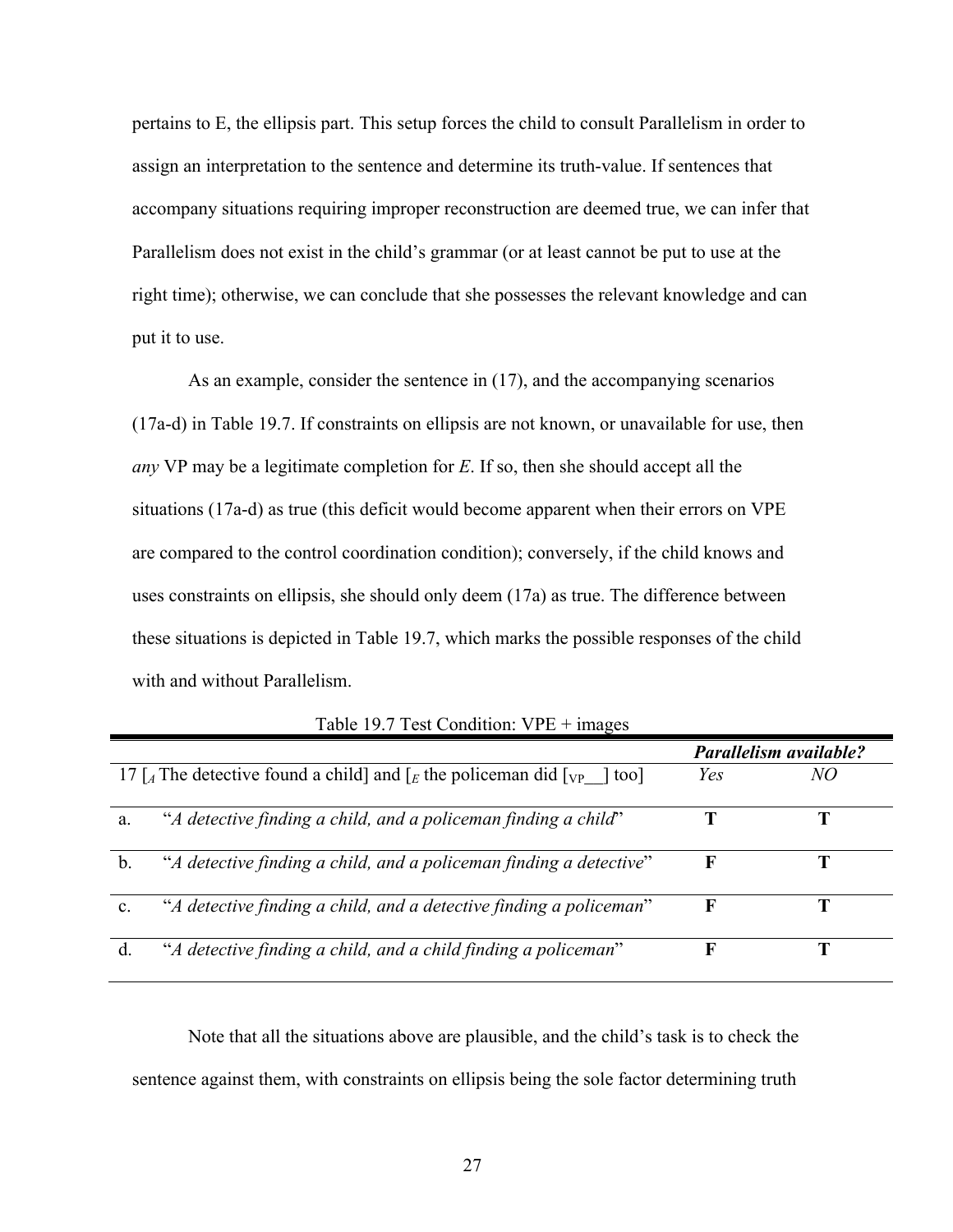conditions. To make sure that sentence length, or number of clauses, are not an intervening factor that increases difficulty, we used non-elided coordinate structures with the same meaning as controls as detailed in Table 19.8.

|         | Table 19.8 Control condition: Coordination + images                                 |   |  |  |  |  |
|---------|-------------------------------------------------------------------------------------|---|--|--|--|--|
|         | 18. $\lceil$ The detective found a child] and $\lceil$ the policeman found a child] |   |  |  |  |  |
| a.      | "A detective finding a child, and a policeman finding a child"                      |   |  |  |  |  |
|         | b. "A detective finding a child, and a policeman finding a detective"               | F |  |  |  |  |
|         | c. "A detective finding a child, and a detective finding a policeman"               | н |  |  |  |  |
| $d_{-}$ | "A detective finding a child, and a child finding a policeman"                      | F |  |  |  |  |

Our test, then, required subjects to verify sentences against depicted visual scenarios – participants responded "yes"/"no" to <sentence, scenario pairs. In trying to adhere to *principles of good design*, we took extra measures to ensure that Parallelism must indeed be consulted, and that no tricks or heuristics would help the child get around it.

We ran this experiment at the Centre de La Petite Enfance de McGill (with an ethics approval and informed parental consent in accordance the McGill Research Ethics Board). All participants were right-handed with normal hearing. They range in age from 4:6 to 5:6 (5 boys, mean= 59 months).

Our participants were 7 children. They were tested by one of us (I.D.) one child at the time, in a secluded area within their classroom. Sentences were read aloud, and the pictures shown concomitantly. The children responded to each pair  $\leq$  auditory sentence, scenario> verbally, and their responses were recorded immediately.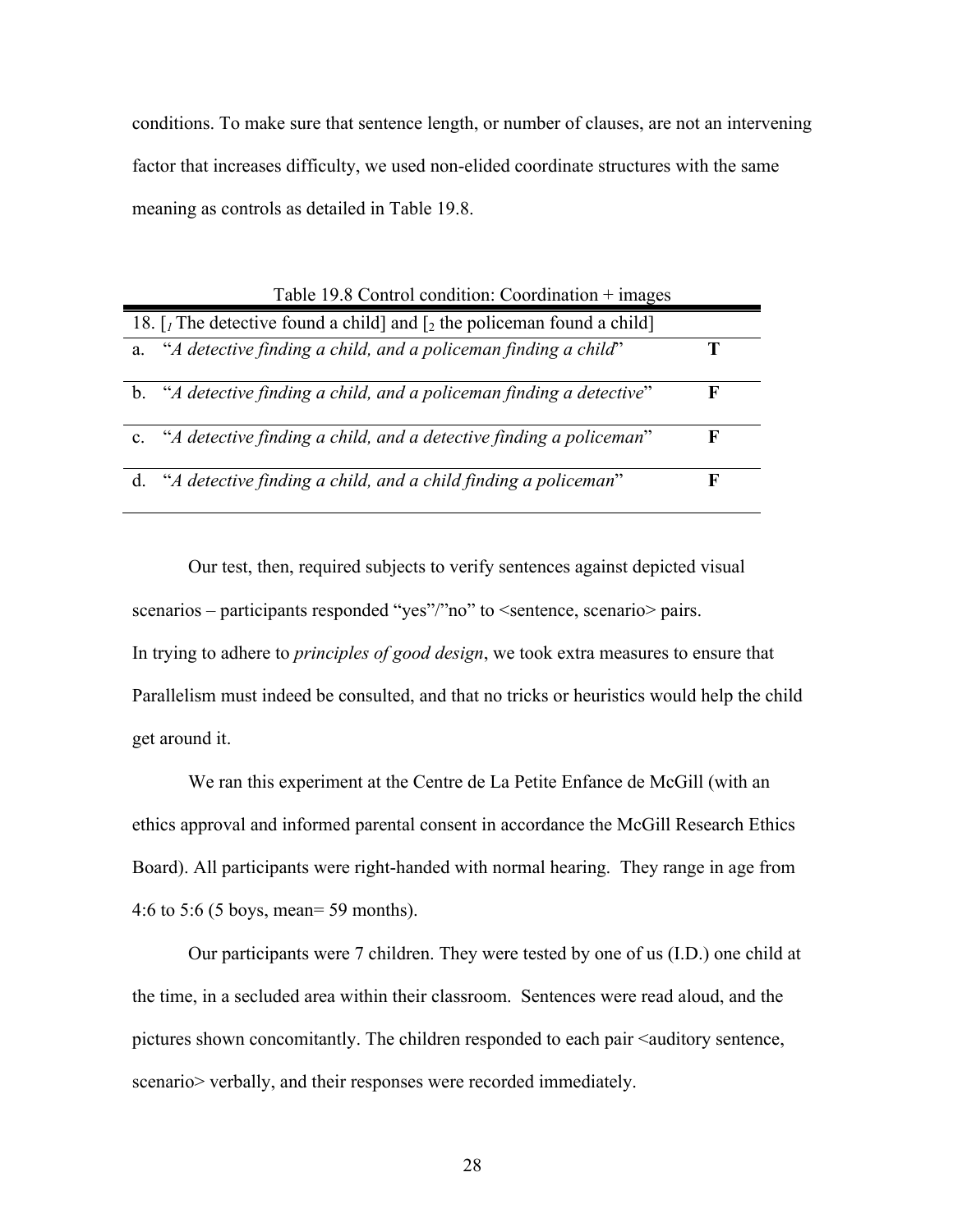The relatively large number of test items (n=45), and the young age of the children, forced 4-5 testing sessions per child. Prior to each testing session, the instructions and four training sentences were presented to each child. Each session lasted no more than 30 minutes. Results (number of correct responses) are presented in Table 19.9.

|                |      |                      | Control condition    |                |     |       | <b>VPE</b>              |                         |                         |
|----------------|------|----------------------|----------------------|----------------|-----|-------|-------------------------|-------------------------|-------------------------|
|                | M    | MM1                  | MM2                  | MM3            |     | M     | MM1                     | MM <sub>2</sub>         | MM3                     |
| Child          | (16) | (3)                  | (3)                  | (3)            |     | (1/6) | $\frac{7}{3}$           | (1/3)                   | (1/3)                   |
| 1              | 6    | $\mathfrak{z}$       | $\mathfrak{z}$       | $\mathfrak{z}$ | TOO | 6     | $\boldsymbol{\beta}$    | $\boldsymbol{\beta}$    | $\mathfrak{z}$          |
|                |      |                      |                      |                | SO  | 6     | $\mathfrak{Z}$          | $\mathfrak{z}$          | $\mathfrak{z}$          |
| $\overline{2}$ | 6    | $\mathfrak{z}$       | $\mathfrak{z}$       | $\mathfrak{z}$ | TOO | 6     | $\boldsymbol{\beta}$    | $\overline{2}$          | $\mathfrak{z}$          |
|                |      |                      |                      |                | SO  | 6     | $\boldsymbol{\beta}$    | $\boldsymbol{\beta}$    | $\mathfrak{z}$          |
|                | 6    | $\mathfrak{z}$       | $\mathfrak{z}$       | $\mathfrak{z}$ | TOO | 6     | $\mathfrak{z}$          | $\mathfrak{z}$          | $\overline{2}$          |
| 3              |      |                      |                      |                | SO  | 6     | $\boldsymbol{\beta}$    | $\boldsymbol{\beta}$    | $\overline{2}$          |
|                | 6    | $\boldsymbol{\beta}$ | $\boldsymbol{\beta}$ | $\mathfrak{z}$ | TOO | 6     | $\mathfrak{z}$          | $\mathfrak{z}$          | 1                       |
| 4              |      |                      |                      |                | SO  | 6     | $\overline{\mathbf{3}}$ | $\overline{\mathbf{3}}$ | $\overline{2}$          |
|                | 6    | $\mathfrak{z}$       | $\mathfrak{Z}$       | $\mathfrak{Z}$ | TOO | 6     | $\mathfrak{Z}$          | $\mathfrak{Z}$          | $\boldsymbol{\beta}$    |
| 5              |      |                      |                      |                | SO  | 5     | $\mathfrak{Z}$          | $\mathfrak{Z}$          | $\mathfrak{z}$          |
|                | 6    | $\mathfrak{z}$       | $\mathfrak{z}$       | $\overline{2}$ | TOO | 6     | $\boldsymbol{\beta}$    | $\mathfrak{z}$          | $\overline{2}$          |
| 6              |      |                      |                      |                | SO  | 6     | $\mathfrak{z}$          | $\overline{\mathbf{3}}$ | $\overline{\mathbf{3}}$ |
|                | 6    | $\mathfrak{z}$       | $\mathfrak{z}$       | $\mathfrak{z}$ | TOO | 5     | $\mathfrak{z}$          | $\mathfrak{z}$          | $\overline{2}$          |
| 7              |      |                      |                      |                | SO  | 5     | $\mathfrak{z}$          | $\overline{\mathbf{3}}$ | $\overline{2}$          |

Table 19.9: Experimental results

As can be easily seen, there were hardly any errors on any of the conditions. In both control and test conditions, children correctly verified the Match pictures, and rejected the MisMatches. We can safely conclude, it seems, that in every instance that the analysis of conjoined clauses was not an obstacle, Parallelism was used for ellipsis reconstruction.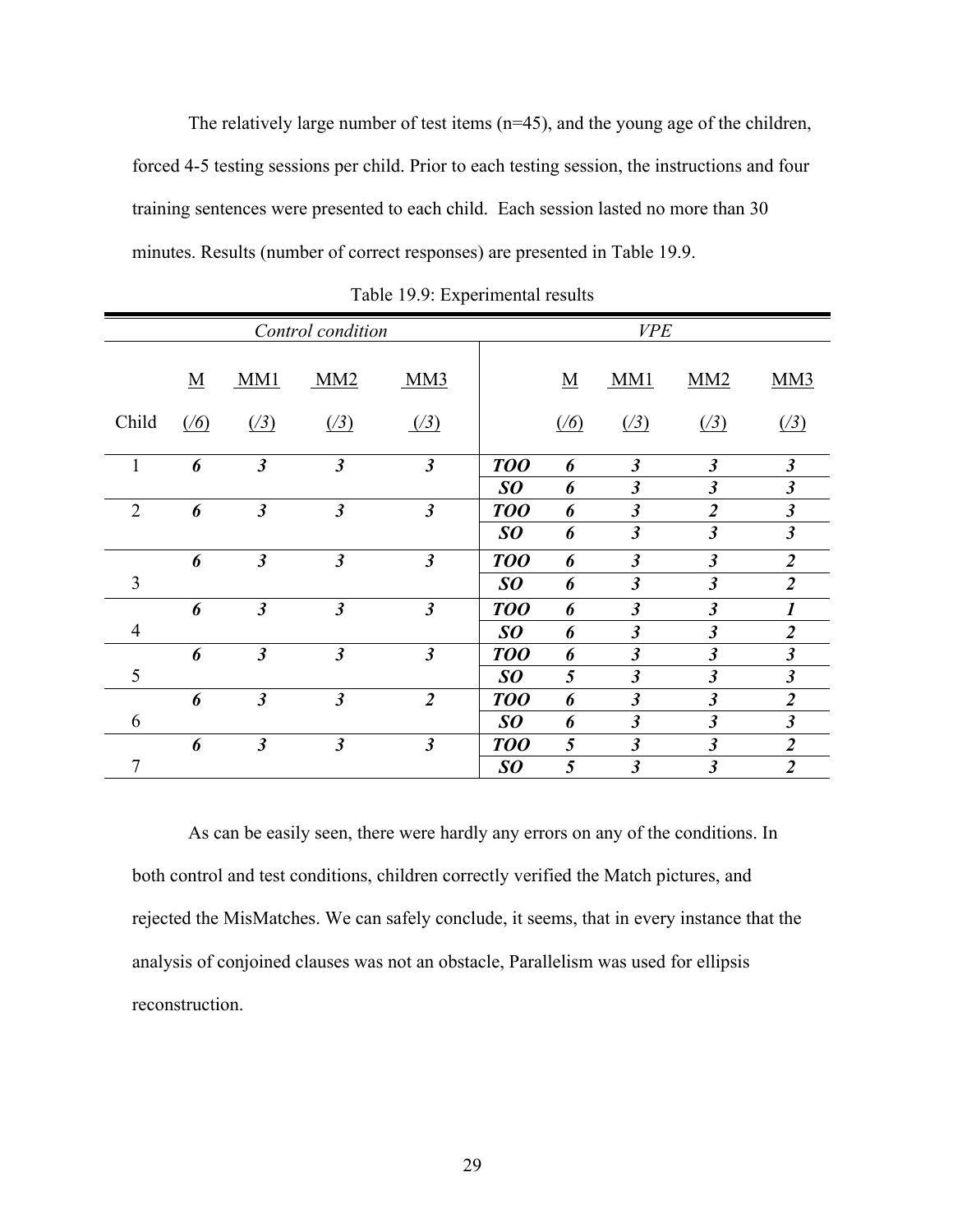In conclusion, then, children invoke Parallelism in VPE in both production and comprehension. VPE is an infrequently used sentence type, and the task we used forced children to use a linguistic constraint to which they have no direct evidence in the input.

Our results seem to provide clear evidence for the use of a highly abstract, unobserved, linguistic principle – Parallelism – in the processing of VPE. The significance of this result is further underscored by the relative rarity of VPE in the child's ambient language. Early mastery of VPE speaks clearly against Genarri & MacDonald's position, and weakens the force of the "isomorphism" claim, that can no longer cover VPE, even though VPE would be a natural candidate for such a requirement.

### **5. Where are we? What to do next?**

We have seen relatively good comprehension performance in our pilot study of Broca's aphasia. We have also seen that very young children use and analyze VPE properly, despite the fact that such use requires highly abstract principles that are never attested in the data. Theoretically, the evidence from aphasia speaks against a generic "complexity" deficit in these patients, and suggests that VPE can be used as a research tool with patients, which would hopefully explore more refined structural issues, aimed at providing evidence that is relevant to theory construction. With children, we have provided yet another demonstration that highly complex knowledge is attained in the absence of evidence. Experimentally, it is clear that our perspective must first be broadened to other types of ellipsis – gapping, sluicing, N'-ellipsis. In children, we must look at how abstract principles like Parallelism interact with children's presumed deficiencies with inverse scope. In aphasia, we must gain deeper understanding of the discrepancy between on- and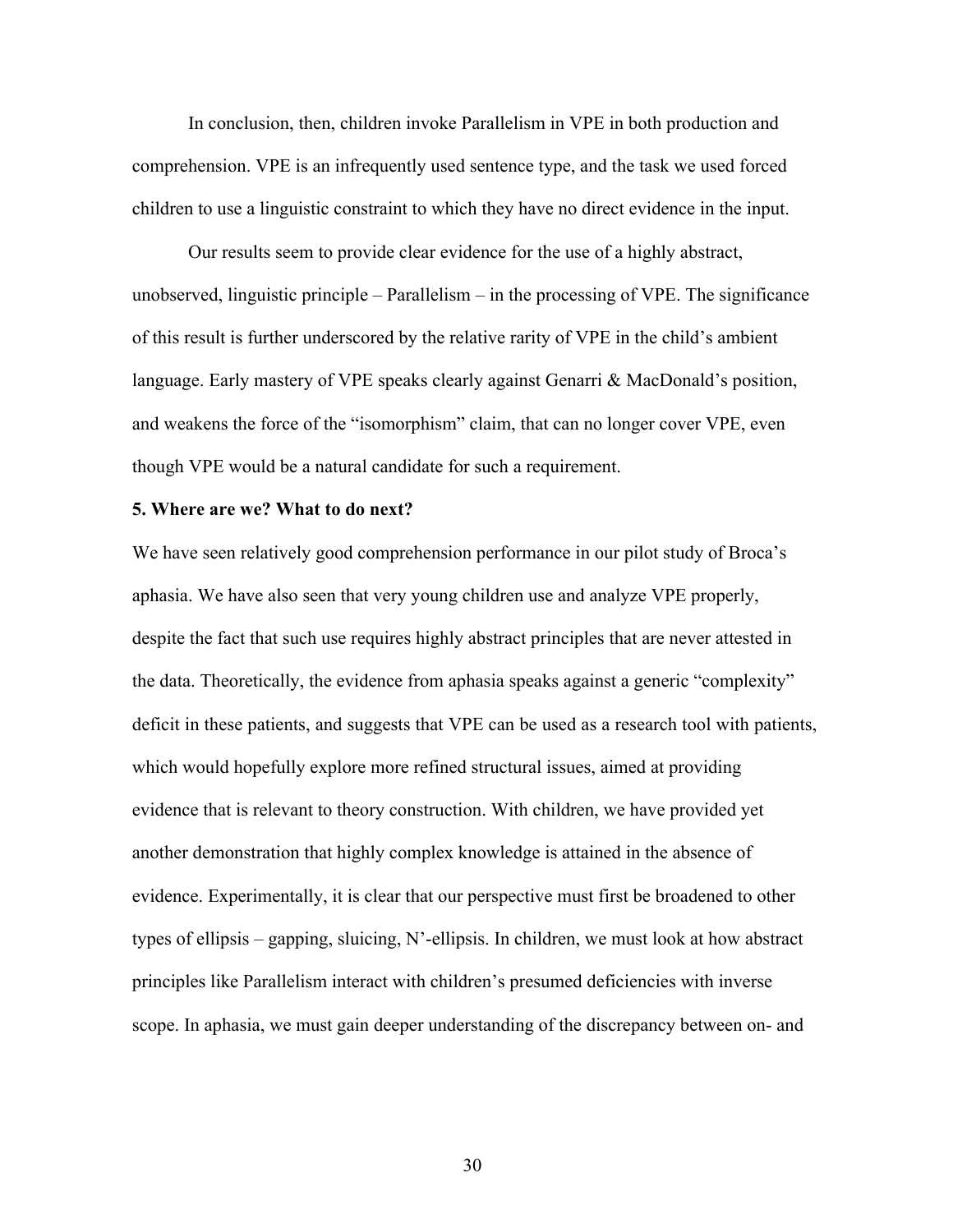off-line performances. In the meantime, the preliminary hints at hand suggest that ellipsis and its kin are likely to provide important clues on language development and breakdown.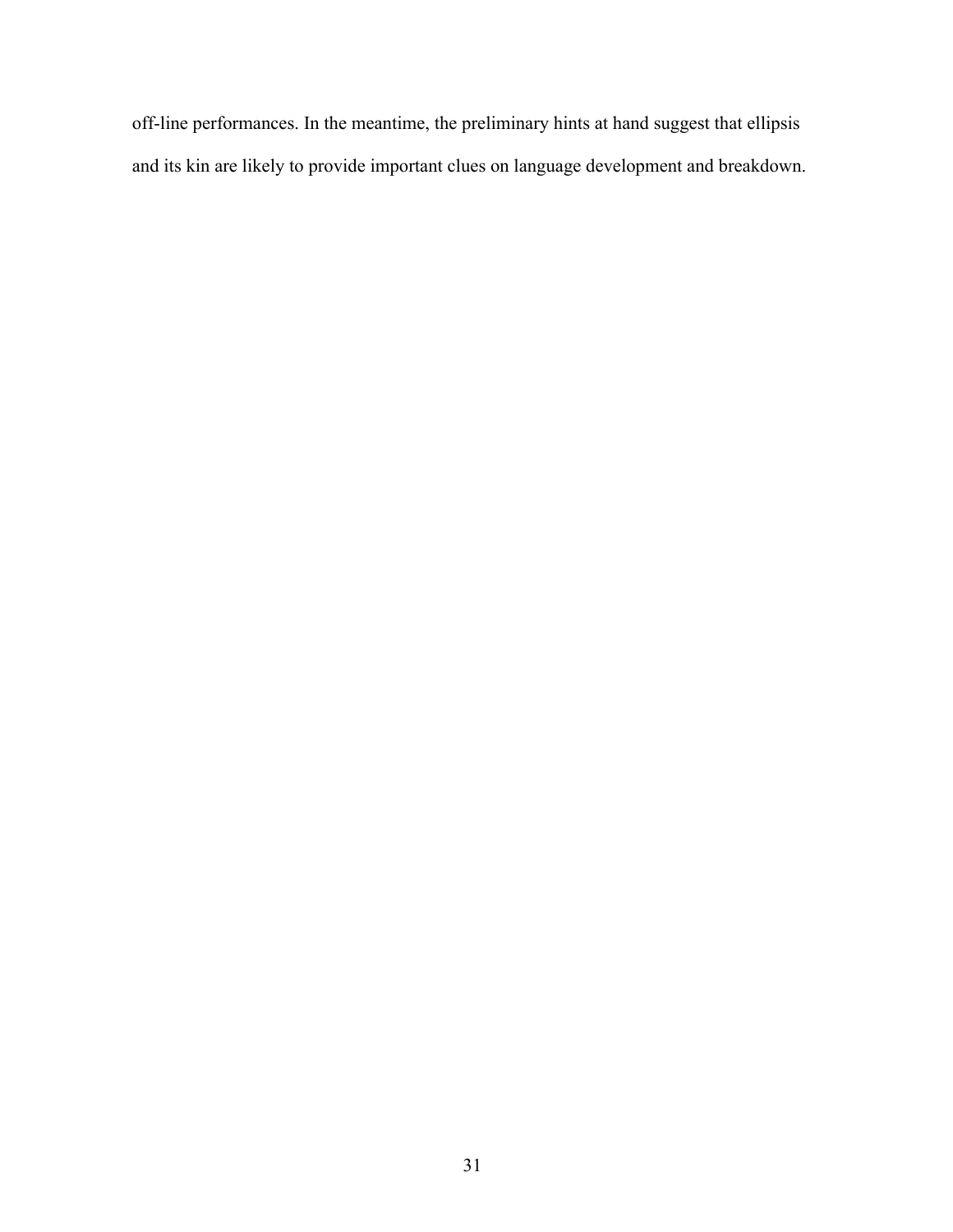# **References**

Bach, Emmon, and Barbara H. Partee (1980). Anaphora and Semantic Structure. in B.H. Partee (ed.). *Compositionality in Formal Semantics - Selected Papers by Barbara H. Partee.* Blackwell, 122-152.

Bruner, Jerome Seymour (1957). On perceptual readiness. *Psychological Review*, *64*:123-152.

Caramazza, Alfonso (1984). The logic of neuropsychological research and the problem of patient classification in aphasia. *Brain & Language*, *21*:9-20.

Caramazza, Alfonso, and Edgar Zurif (1976). Dissociations of algorithmic and heuristic processes in sentence comprehension: Evidence from aphasia. *Brain and Language* 3:572-582.

Caplan, David, and Gloria, S. Waters (1999). Verbal working memory and sentence comprehension. *Behavioral & Brain Sciences*, *22*:77-126.

Chien, Yu-chin C., and Kenneth K. Wexler (1990). Children's knowledge of locality conditions in binding as evidence for the modularity of syntax and pragmatics. *Language Acquisition*, *1*:225–295.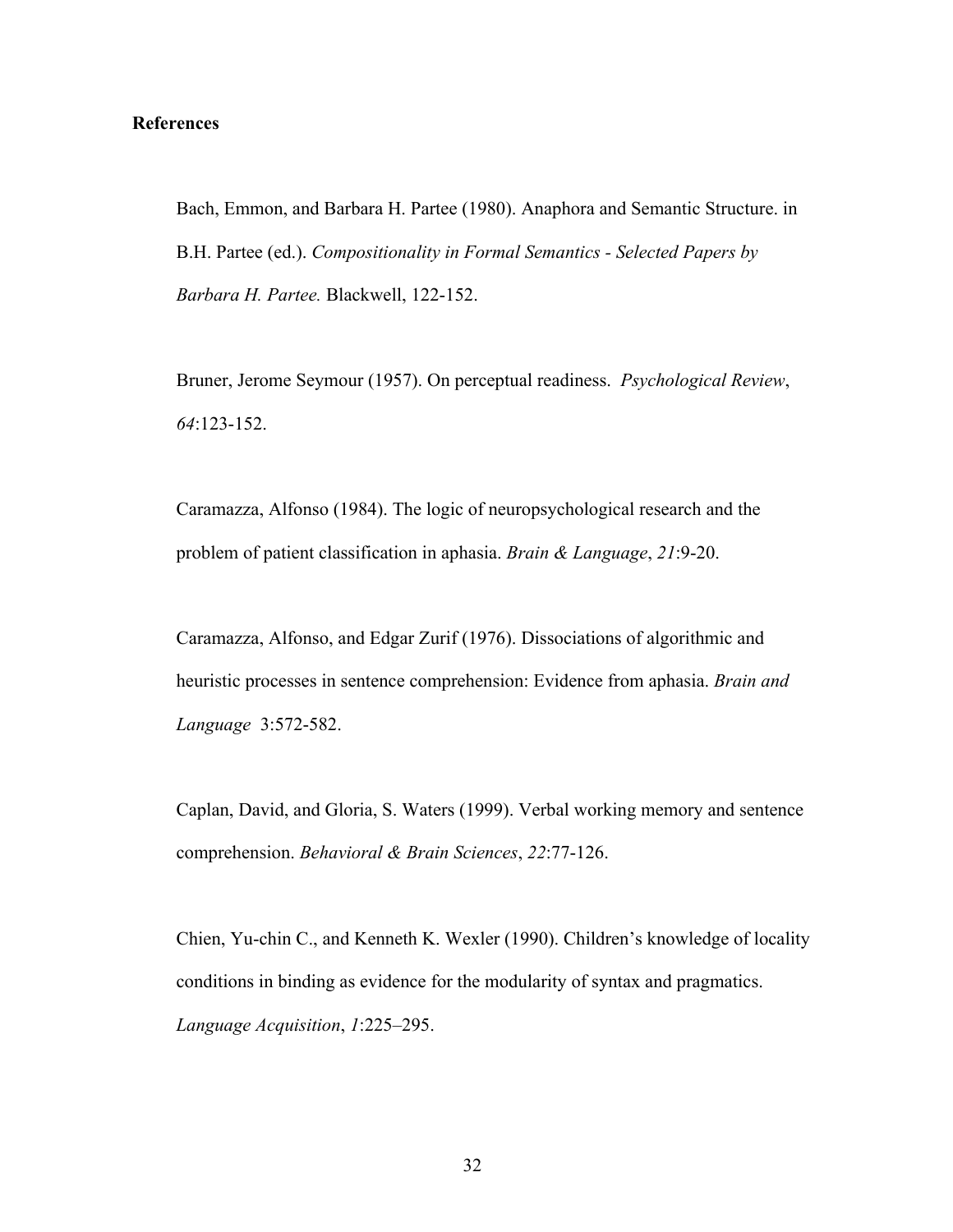Conroy Anastasia, Jeffrey Lidz & Julien Musolino (2009). The Fleeting Isomorphism Effect. *Language Acquisition, 16*:106-117.

Drai, Dan, and Yosef Grodzinsky (2006a). A new empirical angle on the variability debate: Quantitative neurosyntactic analyses of a large data set from Broca's Aphasia. *Brain & Language, 76*:117-128.

Drai, Dan & Yosef Grodzinsky (2006b). The variability debate: More statistics, more linguistics. *Brain and Language, 76*:157-170.

Elbourne, Paul (2008). Ellipsis sites as definite descriptions. *Linguistic Inquiry, 39*, 191-220.

Fox, Danny (2000). *Economy and Semantic Interpretation*. Cambridge, MA: MIT Press.

Friederici, Angela D (2002). Towards a neural basis of auditory sentence processing. *Trends in Cognitive Sciences*, *6*:78-84.

Gennari, Sylvia P, and Maryellen C. MacDonald. (2006). Acquisition of negation and quantification: Insights from adult production and comprehension. *Language Acquisition, 13*:125-168.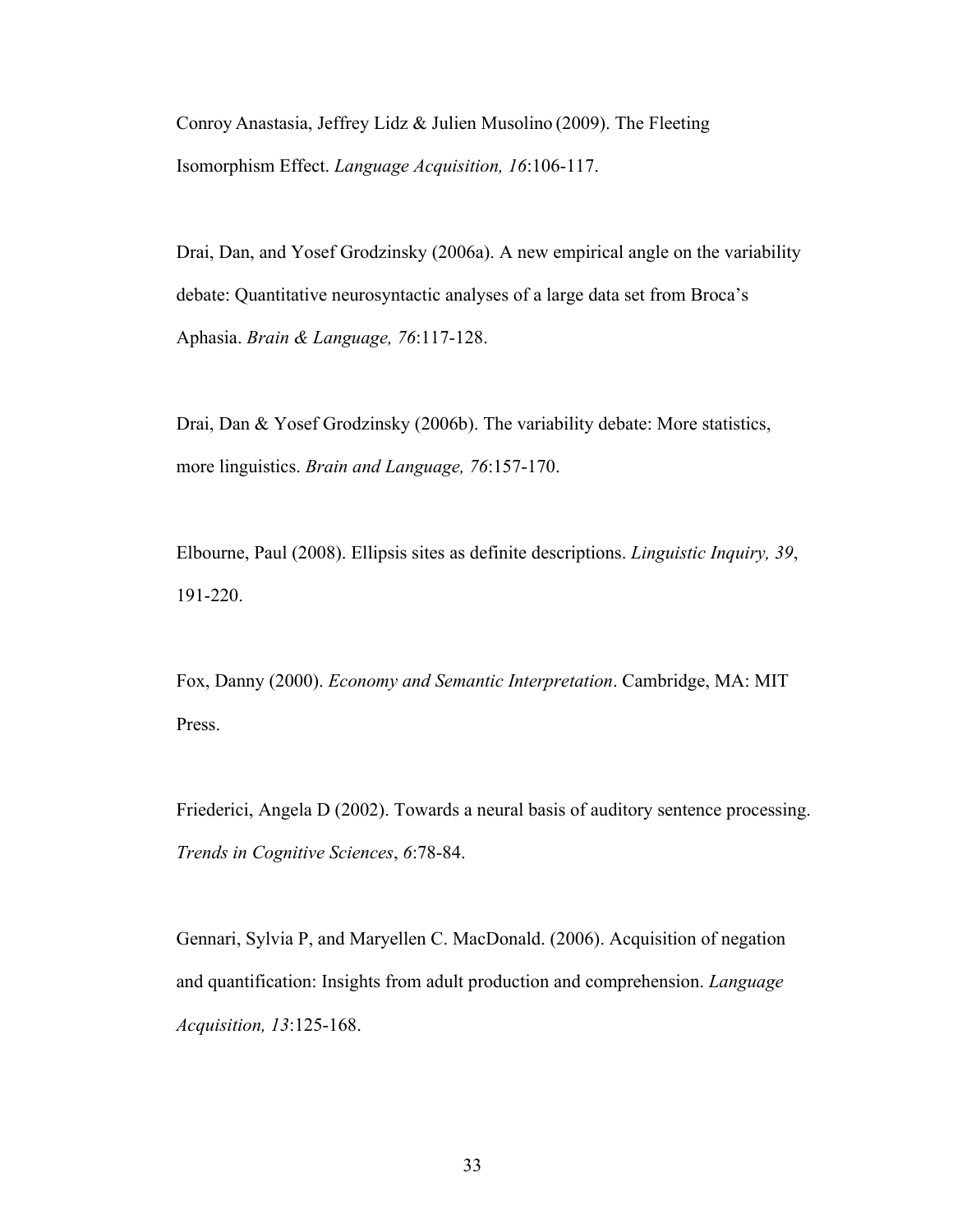Göksun, Tilbe, Tom Roeper, Kathy Hirsh-Pasek, and Roberta M. Golinkoff (2011). From nounphrase ellipsis to verbphrase ellipsis: The acquisition pathfrom context to abstract reconstruction, in J. Harris and M. Grant, (Eds.) University of Massachusetts Occasional Working Papers in Linguistics Vol 38: Processing Linguistic Structure, 53-74. Amherst, MA: GLSA.

Goodglass, Harold, and Edith Kaplan (1972). *The Assessment of Aphasia and Related Disorders*. Philadelphia: Lea & Febiger.

Grodzinsky, Yosef (1984). Language deficits and linguistic theory. Unpublished Ph.D. dissertation, Brandies University.

Grodzinsky, Yosef (1986). Language deficits and the theory of syntax. *Brain & Language, 27*:135-159.

Grodzinsky, Yosef, and Tanya Reinhart (1993). The innateness of binding and of coreference. *Linguistic Inquiry, 24*:69-101.

Grodzinsky, Yosef (2000). The neurology of syntax. *Behavioral & Brain Sciences*, *23*:1-71.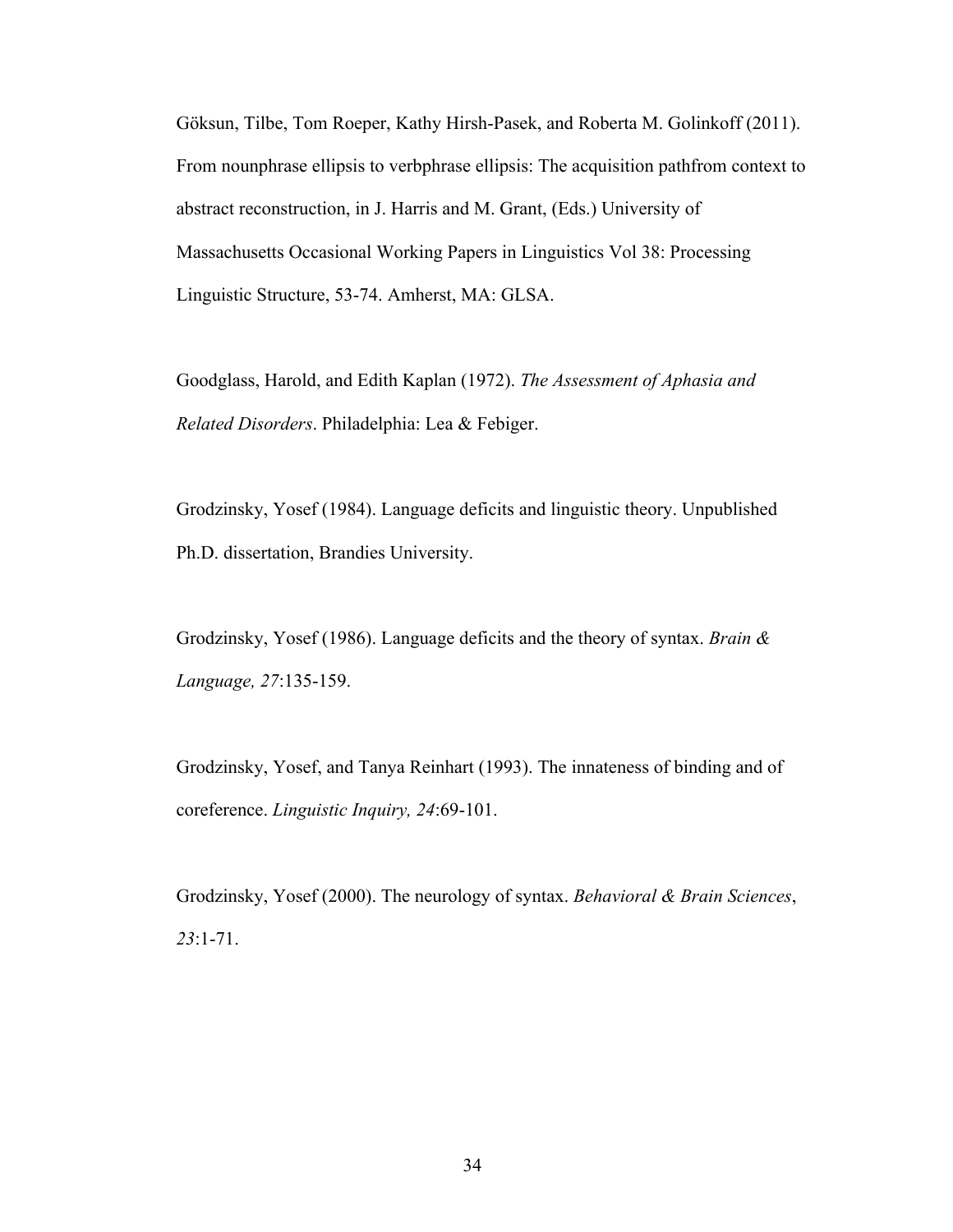Grodzinsky, Yosef (2005). Ellipsis in deficient language users: Parallels (and divergences) in parallelism. Plenary talk, Generative Approaches to Language Acquisition (GALA), Siena, Italy.

Grodzinsky, Yosef (2011). Two puzzles in experimental syntax and semantics. In *Proceedings of the annual meeting of the Chicago Linguistic Society, 47:*41-64 (http://www.ingentaconnect.com/content/cls/pcls/2011/00000047/00000002).

Grodzinsky, Yosef, and Tanya Reinhart (1993). The innateness of binding and of coreference. *Linguistic Inquiry, 24*:69-101.

Gualmini, Andrea, Sarah Hulsey, Valentine Hacquard and Danny Fox (2004). The question–answer requirement for scope assignment. *Natural Language Semantics, 16*:205-237.

Hardt, Daniel (1999). Dynamic interpretation of verb phrase ellipsis. *Linguistics & Philosophy, 22*:187-221.

Heim, Irene (1998). Anaphora and Semantic Interpretation: A reinterpretation of Reinhart's approach. *MITWPL 25*, 205-246.

Heim, Irene. (2007). Forks on the road to Rule-i. In M. Abdurrahman, A. Schardl, M. Walkow (eds.), NELS 38 proceedings.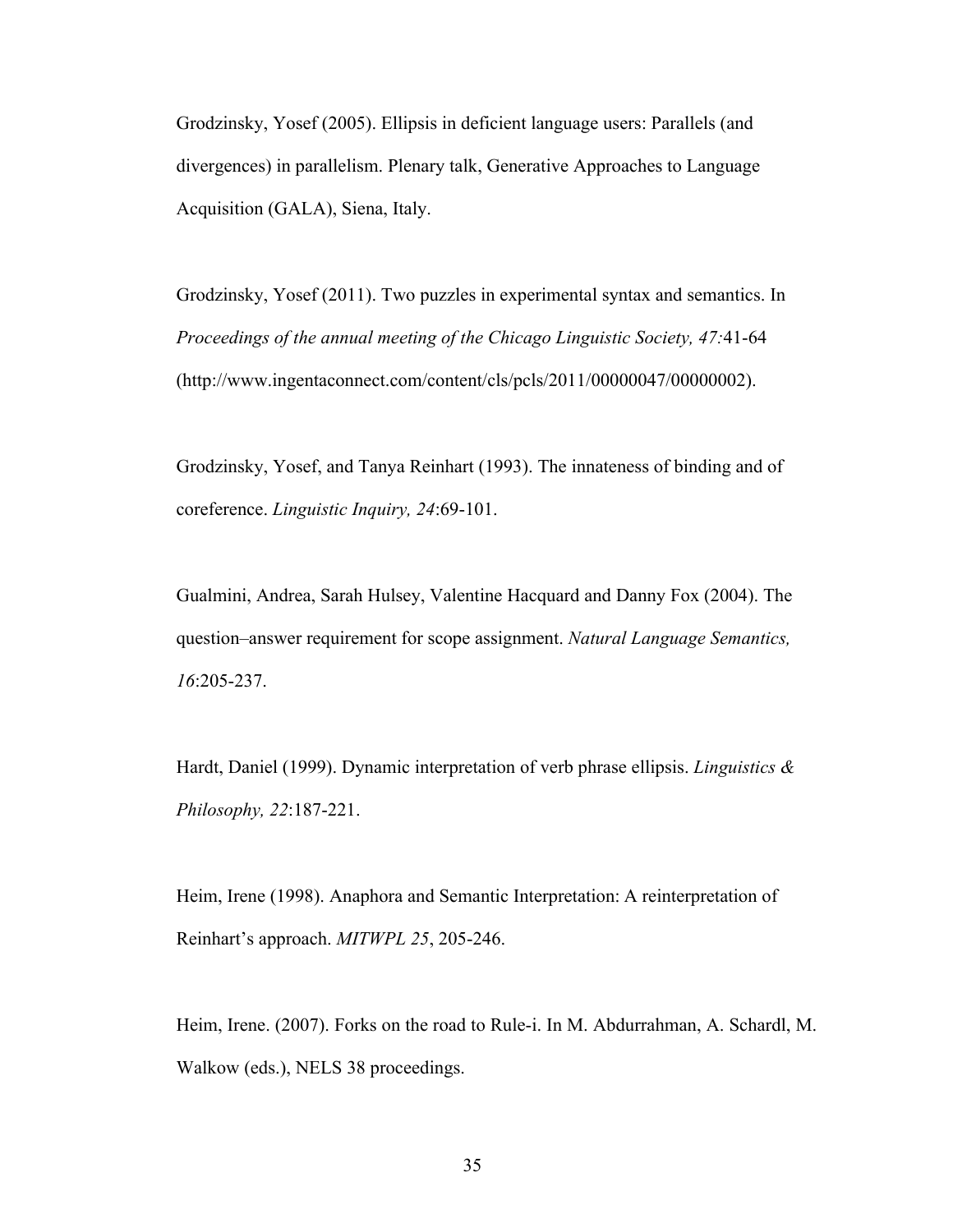Johnson, Kyle (2001). What VP-ellipsis can do, and what it can't, but not why. In *The handbook of contemporary syntactic theory*, edited by Mark Baltin and Chris Collins, 439–479. Oxford: Blackwell.

Lobeck, Anne (1995). *Ellipsis*. New York: Oxford University Press.

Makuuchi, Michiru,Yosef Grodzinsky, Katrin Amunts, Andrea Santi, and Angela D. Friederici, (2013). Processing noncanonical sentences in Broca's region: reflections of movement distance and type. *Cerebral Cortex, 23*:694–702.

Merchant, Jason (2004). Fragments and ellipsis. *Linguistics and Philosophy*, *27***:**661–738.

Musolino, Julien, and Jeffrey Lidz (2004). The Scope of Isomorphism: Turning Adults into Children. *Language Acquisition, 11*:277-291.

Poirier, Josée, Lewis Shapiro, Tracy Love, and Yosef Grodzinsky (2009). The On-Line Processing of Verb-Phrase Ellipsis in Aphasia. *Journal of Psycholinguistic Research, 38*:237-253.

Reinhart Tanya (1983). *Anaphora and Semantic Interpretation*. London: Croom Helm.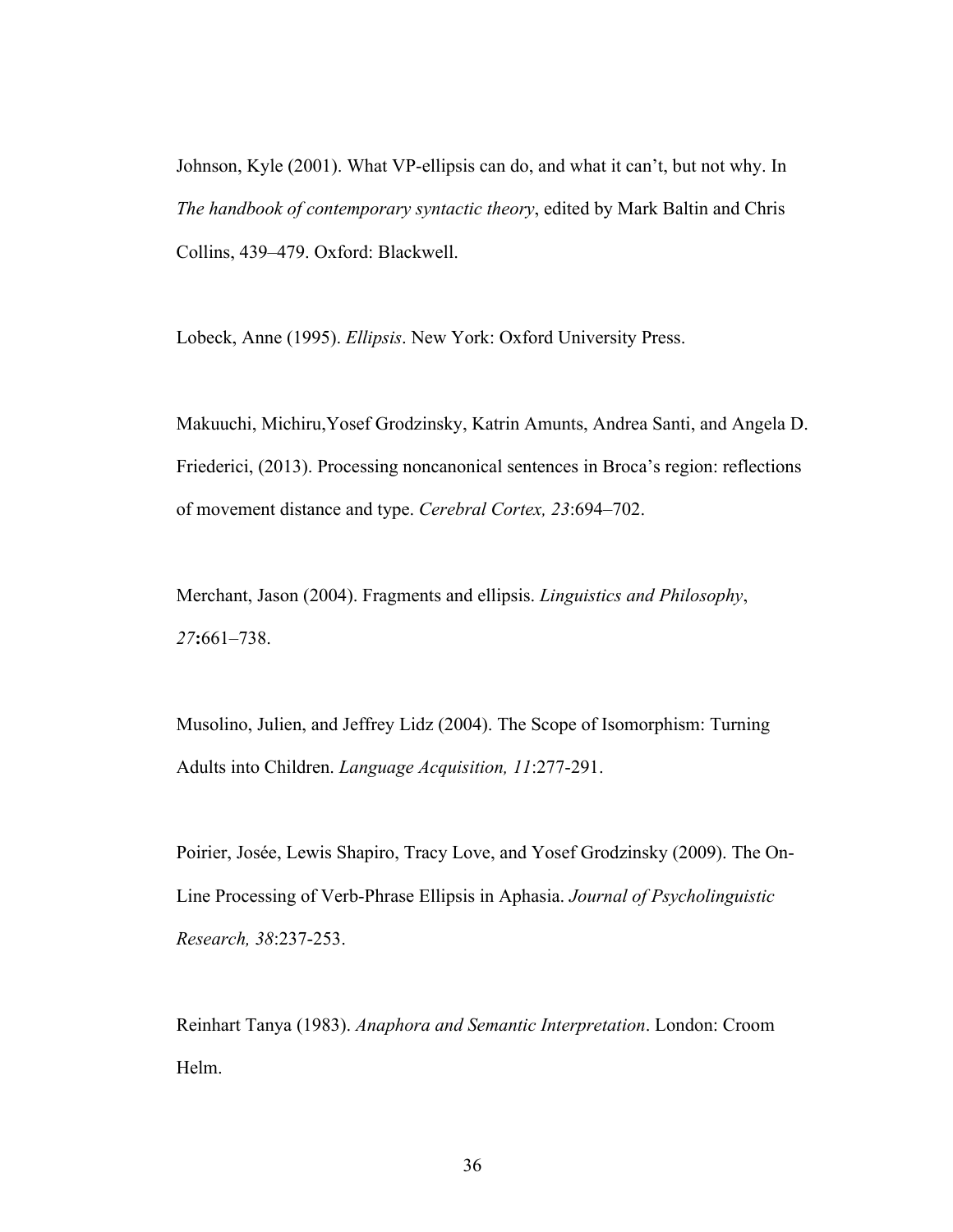Rooth, Mats (1992). A Theory of Focus Interpretation. *Natural Language Semantics, 1*:75-116.

Sag, Ivan (1976). Deletion and Logical Form. Ph.D. thesis, MIT.

Santos, Ana Lùcia (2006). Minimal answers. Ellipsis syntax and discourse in the acquisition of European Portuguese. Doctoral Dissertation. Universidade de Lisbon.

Santos, Ana Lúcia (2009). "Early VP ellipsis: production and comprehension evidence". In Acrísio Pires & Jason Rothman (eds.) *Minimalist Inquiries into Child and Adult Language Acquisition: Case Studies across Portuguese*. Berlin / New York: Mouton de Gruyter.

Schwarz, Bernhard (2000). Topics in ellipsis. PhD dissertation, UMass.

Shapiro, L.P., Hestvik, A., Lesan, L., & Garcia, A.R. 2003. Charting the time-course of sentence processing: Evidence for an initial and independent structural analysis. *Journal of Memory and Language. 49*, 1-19.

Shapiro, Lewis P., Gordon, B., Hack, N., & Killackey, J. (1993). Verb argument structure processing in complex sentences in Broca's and Wernicke's aphasia. *Brain and Language, 45*:423–447.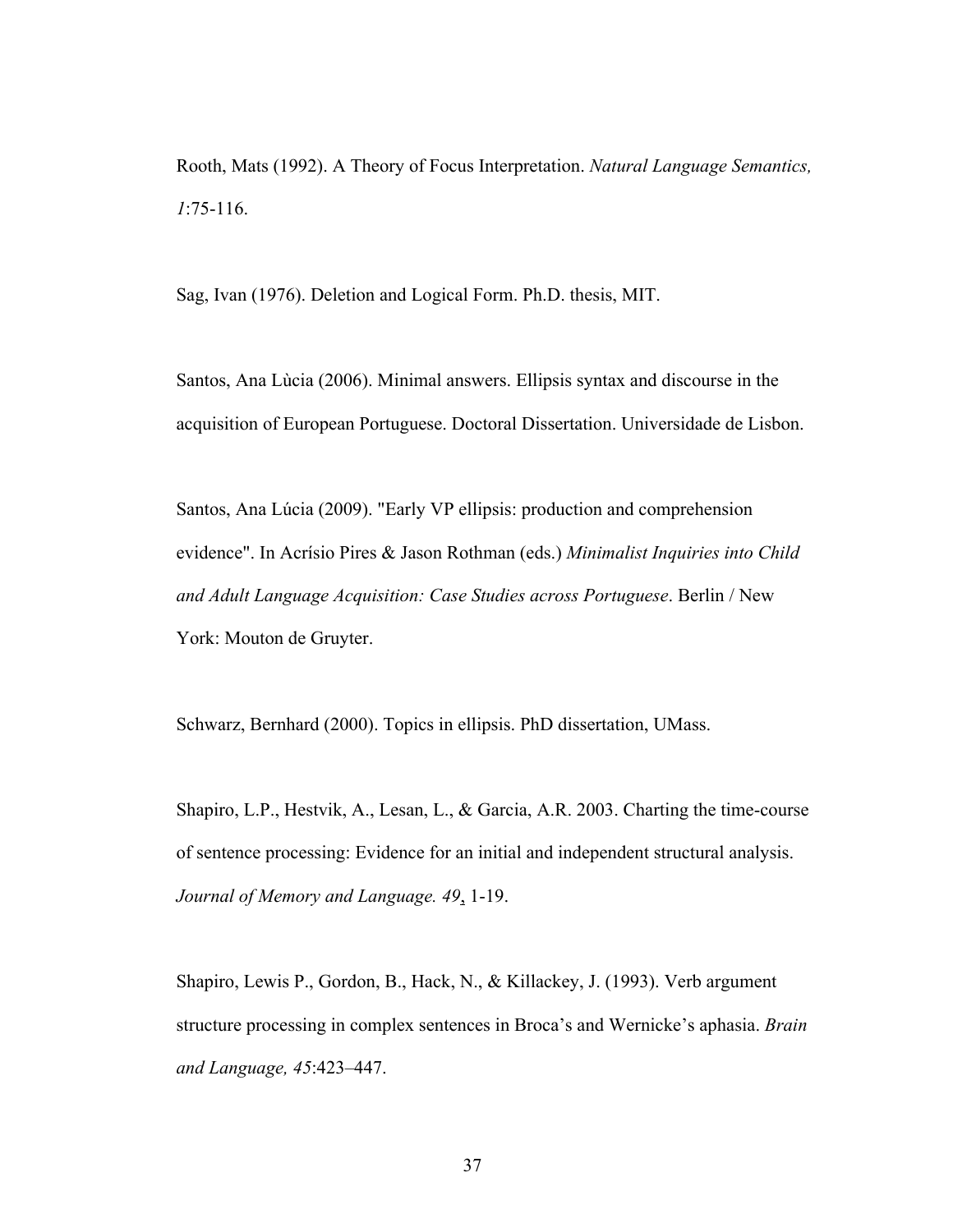Shapiro Lewis P, David Swinney and Susan Borsky (1998). Online examination of language performance in normal and neurologically impaired adults. *American Journal of Speech-Language Pathology, 7*:49-60.

Smith Edward E, and John Jonides (1999). Storage and executive processes in the frontal lobes. *Science, 283*:1657-1661.

Stromswold Karin, David Caplan, Nathaniel Alpert, and Scott Rauch S (1996). Localization of syntactic comprehension by positron emission tomography. *Brain and Language, 52*:452– 473.

Thornton, Rosalind and Kenneth Wexler (1999). *Principle B, VP ellipsis, and interpretation*. Cambridge, MA: MIT Press.

Van Craenenbroeck, Jeroen (In press). VP-ellipsis. To appear in M. Everaert & H. van Riemsdijk (eds.), The Blackwell Companion to Syntax. 2nd edition. Hoboken: Wiley-Blackwell.

Zurif, E.B., Swinney, D., Prather, P., Solomon, J., & Bushell, C. (1993). An On-line Analysis of Syntactic Processing in Broca's and Wernicke's Aphasia. *Brain and Language, 45*, 448-464.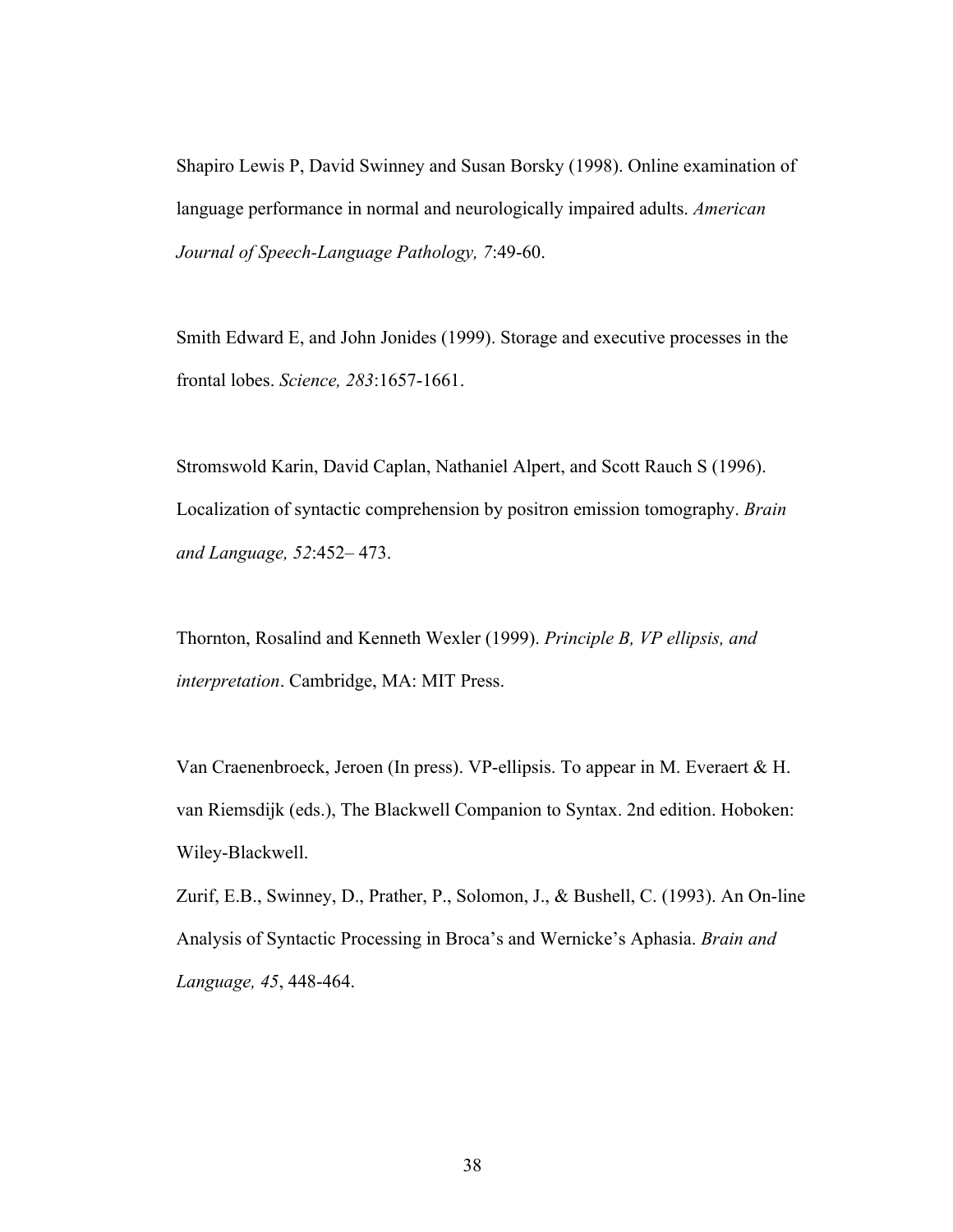Van Craenenbroeck, Jeroen & Jason Merchant (2012). Ellipsis phenomena. In Marcel den Dikken (ed.), The Cambridge Handbook of Generative Syntax, 701-745. Cambridge University Press: Cambridge.

Vasic, Nada, Sergey Avrutin and Esther Ruigendijk (2006). Interpretation of pronouns in VP-ellipsis constructions in Dutch Broca's and Wernicke's aphasia. *Brain & Language*, *96*:191–206.

Walenski, Matthew, Tracy Love, Michelle Ferrill, Isabelle Deschamps, Peter Pieperhoff, Katrin Amunts, Yosef Grodzinsky, and Lewis P. Shapiro (2012). Structure-function correspondences in Broca's aphasia: Evidence from MRI and comprehension of verb phrase ellipsis constructions. Clinical Aphasiology Conference, Lake Tahoe, May.

Williams, Edwin (1977). Discourse and logical form. *Linguistic Inquiry*, *8*:101-139.

disallow negation:

(1) a. The detective found a child, and the cop didn't

- b. \*The detective found a child and so did**n't** the cop
- c. \*The detective found a child and **n**either did the cop

 $1$  We gratefully thank the reviewers, and well as the editors of this volume, whose comments helped to improve this manuscript. This work was supported by ELSC, and by a grant from the Israel Science Foundation (ISF) to Y.G.

<sup>&</sup>lt;sup>2</sup> Inverted constructions like (2) are distributionally more restrictive than (1a), e.g., they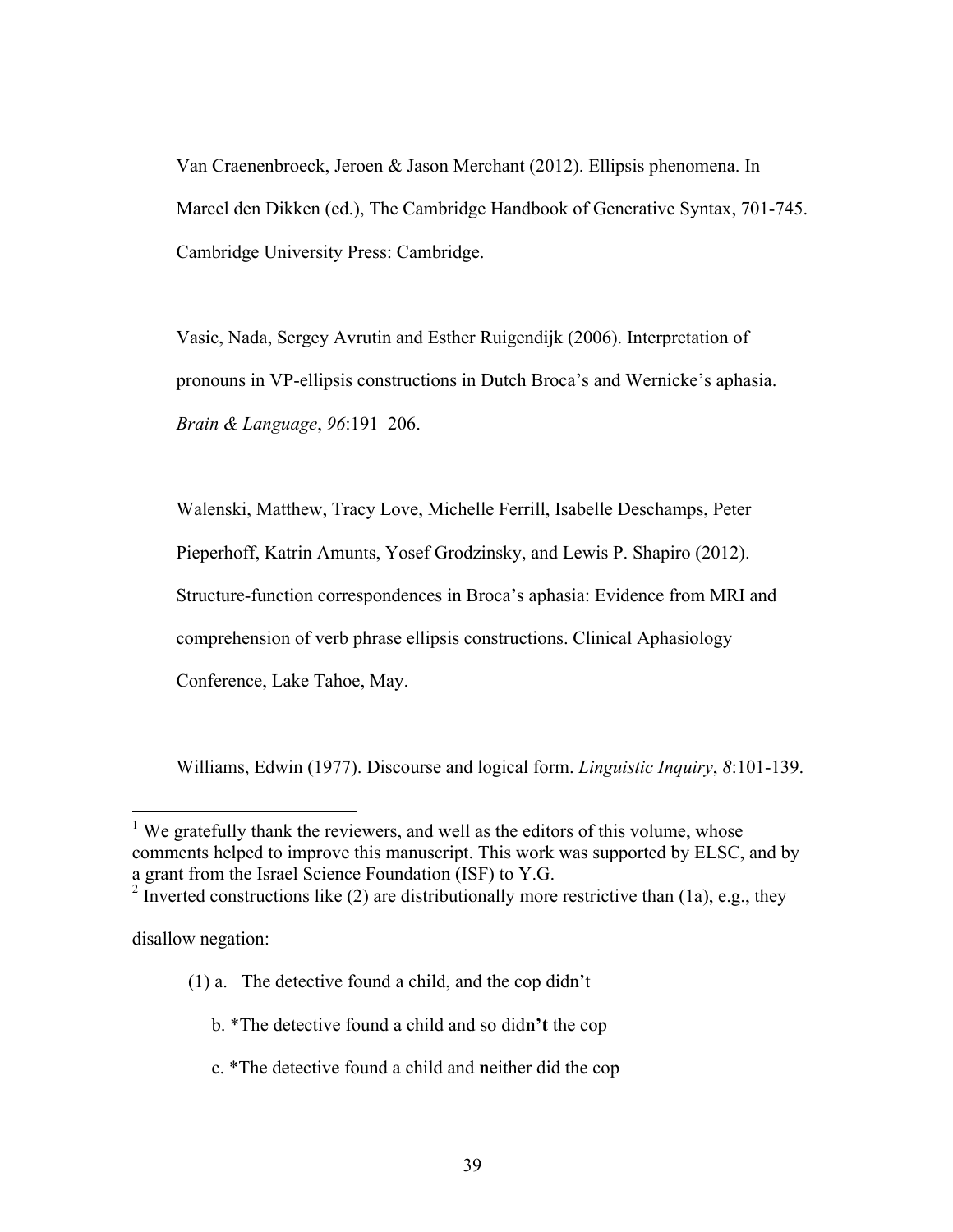A multitude of reasons – syntactic and semantic (perhaps even phonological) – may conspire to lead to this restrictiveness. Yet these issues are obviously beyond the scope of the present study.

 $\overline{a}$ 

<sup>3</sup> Among the drawbacks of this analysis is that it has the consequence that a possessive pronoun in object position is always ambiguous (between the bound variable and referential readings), or else the copying of 2 different LF representations into *E* would not be possible (cf. Fox 2000; Heim 2007 for discussion).

<sup>4</sup> No empirical test has been conducted, to examine whether deletion extends to other empty categories and elements that are represented on the surface (Grodzinsky, 2011). <sup>5</sup> We are aware of one attempt to study VPE in aphasia: Vasic, Ruigendijk and Avrutin (2006) used what they claimed are Dutch VPE constructions (although see van Craenenbroeck in press:20-22 for recent discussion of whether or not Dutch has VPE). Vasic et al. tested patients with Broca's aphasia in a picture selection task. They were interested in the interpretation of pronouns, hence all their sentences contained anaphora, with distractors as described in (1). The relevant foil is the "related distracter" (1-c), which forces the possessive pronoun in the antecedent clause to have a local antecedent, but the possessive pronoun in the ellipsis clause to have a deictic antecedent. For this meaning to match the sentence, Parallelism must be violated.

(1) a. Here are *L, M, N*. *L* photographed her horse and *M* did, too b. Correct: *LL*'s horse & *M L/M*'s horse (strict and sloppy readings) c. Foil: *LL*'s horse *M N*'s horse (deictic reading)